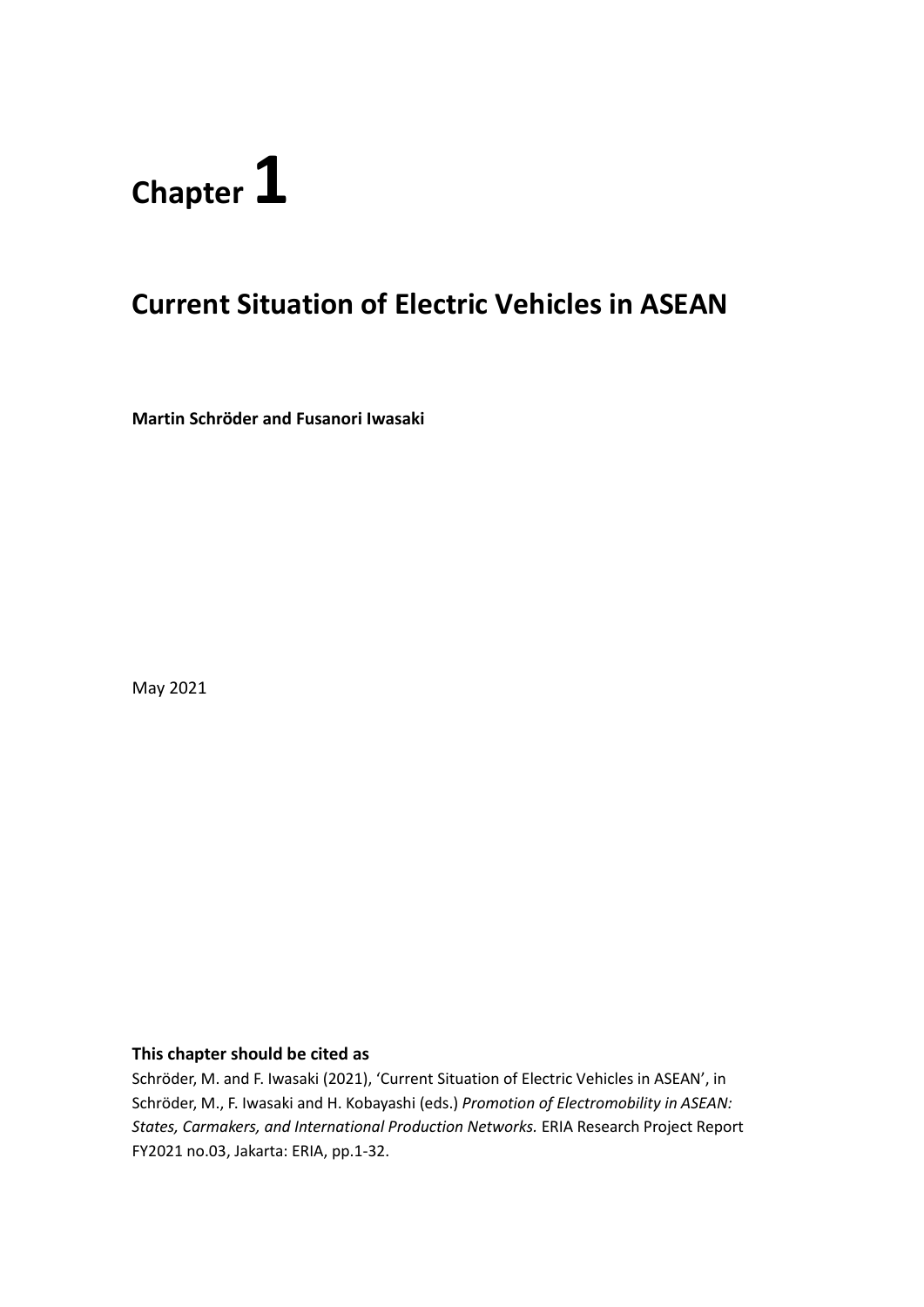### CHAPTER 1:

## CURRENT SITUATION OF ELECTRIC VEHICLES IN ASEAN

*Martin Schröder and Fusanori Iwasaki* 

#### **1. Introduction**

Interest in electric vehicles (EVs) is growing in the Association of Southeast Asian Nations (ASEAN) and East Asia. In 2019, the total number of vehicle sales in ASEAN Member States was 3.4 million, according to the ASEAN Automotive Federation.<sup>1</sup> The number will increase in the coming 50 years due to population growth and economic development. Since automobiles are expected to be increasingly sought after with economic growth, it is necessary to consider how to cope with the growing demand for fuel consumption and air pollution, such as greenhouse gas (GHG) emissions, particulate matter (PM), nitrogen oxide (NO<sub>x</sub>), and sulphur oxide (SO<sub>x</sub>) in some city areas. Emerging EV technology could bring about improvements in energy efficiency as well as the environment and health of human beings. $<sup>2</sup>$ </sup>

According to the International Energy Agency (IEA, 2018), the sales of new EVs worldwide surpassed 1 million units in 2017. The total stock of electric cars surpassed 3 million vehicles, with China occupying the largest portion at around 40% of the total in the world.

We shall outline basic definitions for analysing  $EV^3$  supply chains in the ASEAN region. Within EVs, there exist various subtypes, namely hybrid electric vehicles (HEVs), plug-in hybrid electric vehicles (PHEVs), battery electric vehicles (BEVs), and fuel cell vehicles (FCVs).<sup>4</sup> Despite differences between and within these subtypes, all these subtypes share a number of components that differentiate them from internal combustion engine vehicles (ICEVs) (Table 1). Hence, EVs require a supply chain that is different from conventional vehicles.

 $1$  The actual number will be slightly higher as reported data only cover Brunei Darussalam, Indonesia, Malaysia, Myanmar, the Philippines, Singapore, Thailand, and Viet Nam, i.e. data on Cambodia and Lao PDR are not reported. However, as both countries are least developed countries with relatively small populations, the total number of vehicle sales should only be marginally higher.

 $2$  It should be stressed that this view presupposes that electricity is generated in a sustainable way. Research grounded in well-to-wheel analysis (Wang, 2001) highlights that EVs overall environmental impact depends on a country's electricity mix, i.e. some countries may actually have higher total emissions if they switch to EVs without simultaneously changing their electricity generation (Woo et al., 2017).

<sup>&</sup>lt;sup>3</sup> The following description is a simplified overview that seeks to briefly explain the differences between EV types and the function of different EV components. As the purpose of the research project is to investigate industrial competitiveness and readiness for EV production, a lot of technical details, such as differences between series, parallel, and series-parallel hybrids, are omitted. For a recent, detailed discussion of EV types and components from a technological point of view, refer to the work of Un-Noor et al. (2017).

<sup>&</sup>lt;sup>4</sup> As FCVs are still highly expensive and only produced in very low numbers, this subtype will not be excluded from the following investigation. Also, as will be shown in the subsequent discussion, no ASEAN Member State supports FCVs through policy.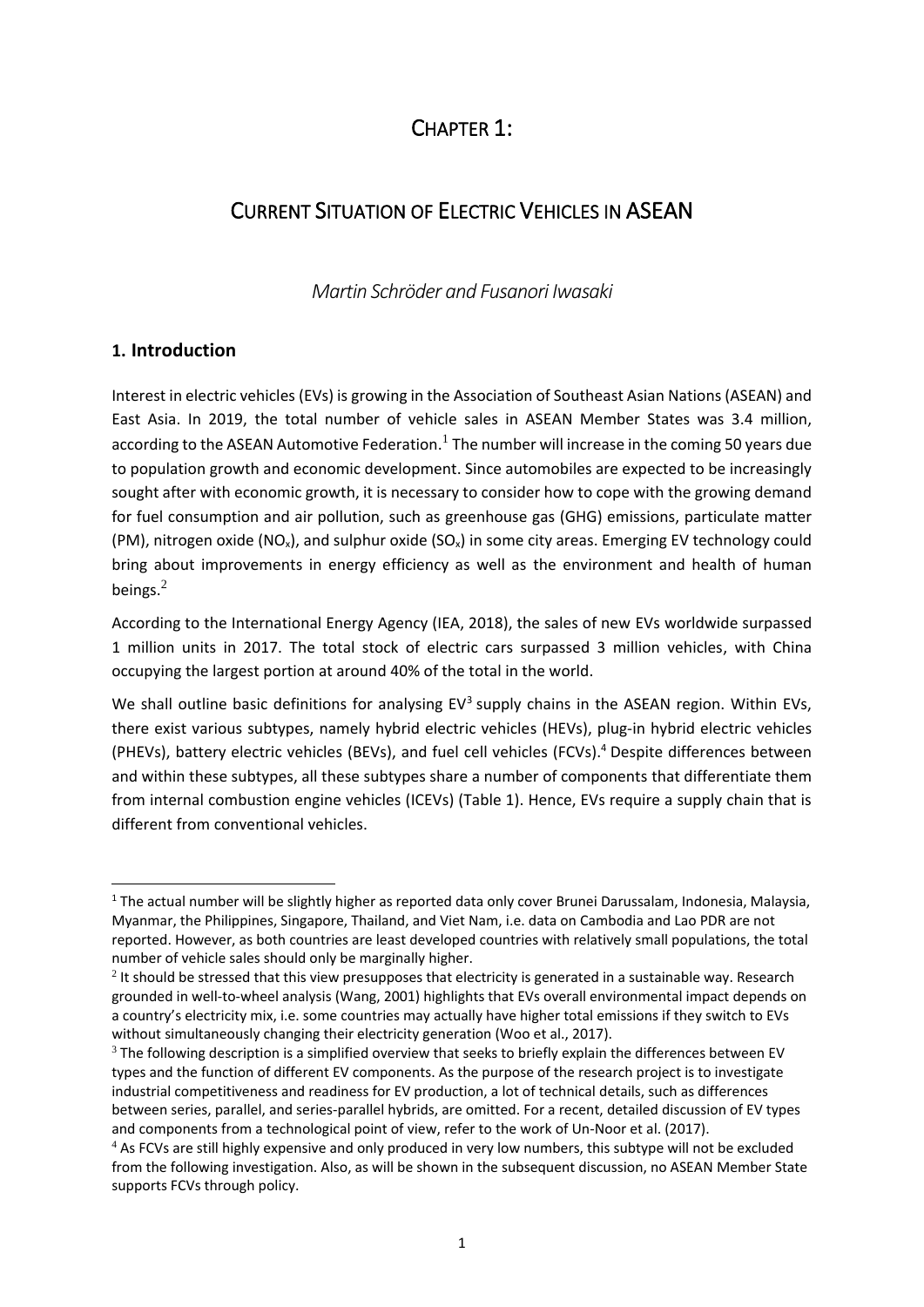| Component                           | <b>ICEV</b> | <b>HEV</b> | <b>PHEV</b> | <b>BEV</b> |
|-------------------------------------|-------------|------------|-------------|------------|
| Engine                              |             |            |             |            |
| Electric traction motor             |             |            |             |            |
| Converter                           |             |            |             |            |
| Inverter                            |             |            |             |            |
| <b>Traction battery</b>             |             |            |             |            |
| Of which: Battery cell              |             |            |             |            |
| Of which: Battery management system |             |            |             |            |
| Plug                                |             |            |             |            |

**Table 1.1: Components Used in Internal Combustion Engine Vehicles and Electric Vehicle Subtypes**

BEV = battery electric vehicle, HEV = hybrid electric vehicle, ICEV = internal combustion engine vehicle, PHEV = plug-in hybrid electric vehicle.

Source: Authors.

As the name implies, hybrids share components with both conventional and purely electric vehicles. It should be stressed that BEVs do not utilise a significant number of ICEV components, such as engines, exhaust systems, filters, fuel injection system, fuel pumps, radiators, and spark plugs, which, however, are all part of hybrids. It is, however, also obvious that all EV types share a significant number of components that constitute an enlarged or alternative supply chain.

To clarify the function of the EV components listed above, a brief summary of the components' functions is given below. It should be highlighted that these components constitute a significant share of the total cost of making EVs, so local manufacturing operations may mean that host countries capture value-added.

Electric motors have the task of transforming energy stored in the traction battery into motion, which turns the wheels. In the case of BEVs, the motors solely perform this task, whilst motors and internal combustions engines work in tandem to power the wheels of hybrids.

The traction battery is the source of energy. Whilst it is the only source of energy in BEVs, HEVs and PHEVs utilise chemical energy from the battery and engine fuel. Here, it needs to be stressed that battery production alone may not constitute significant value-added capture. EV batteries typically are packaged into so-called 'battery packs', which consist of various battery modules that in turn are constituted by several battery cells. In the case of lithium-ion (Li-ion) batteries, cells are the costliest component, and subsequent processing into modules and packs adds relatively limited value (Coffin and Horowitz, 2018). If one divides the costs of a final battery pack into the stages of the production process, 14% of costs stem from the pack production stage, 11% from the module production stage, and 20% from the cell production stage. Simultaneously, cells constitute 75% of the total costs of a battery pack. This is mainly due to the fact that relatively costly materials used in Li-ion batteries, such as lithium, cobalt, manganese, and (natural) graphite, are utilised during the cell production stage.<sup>5</sup> Whilst assembly into modules and packs is necessary, the costs mainly stem from the battery cells.

<sup>5</sup> The list of important raw materials may be extended to nickel, copper, aluminium, silicon (metal), and tin.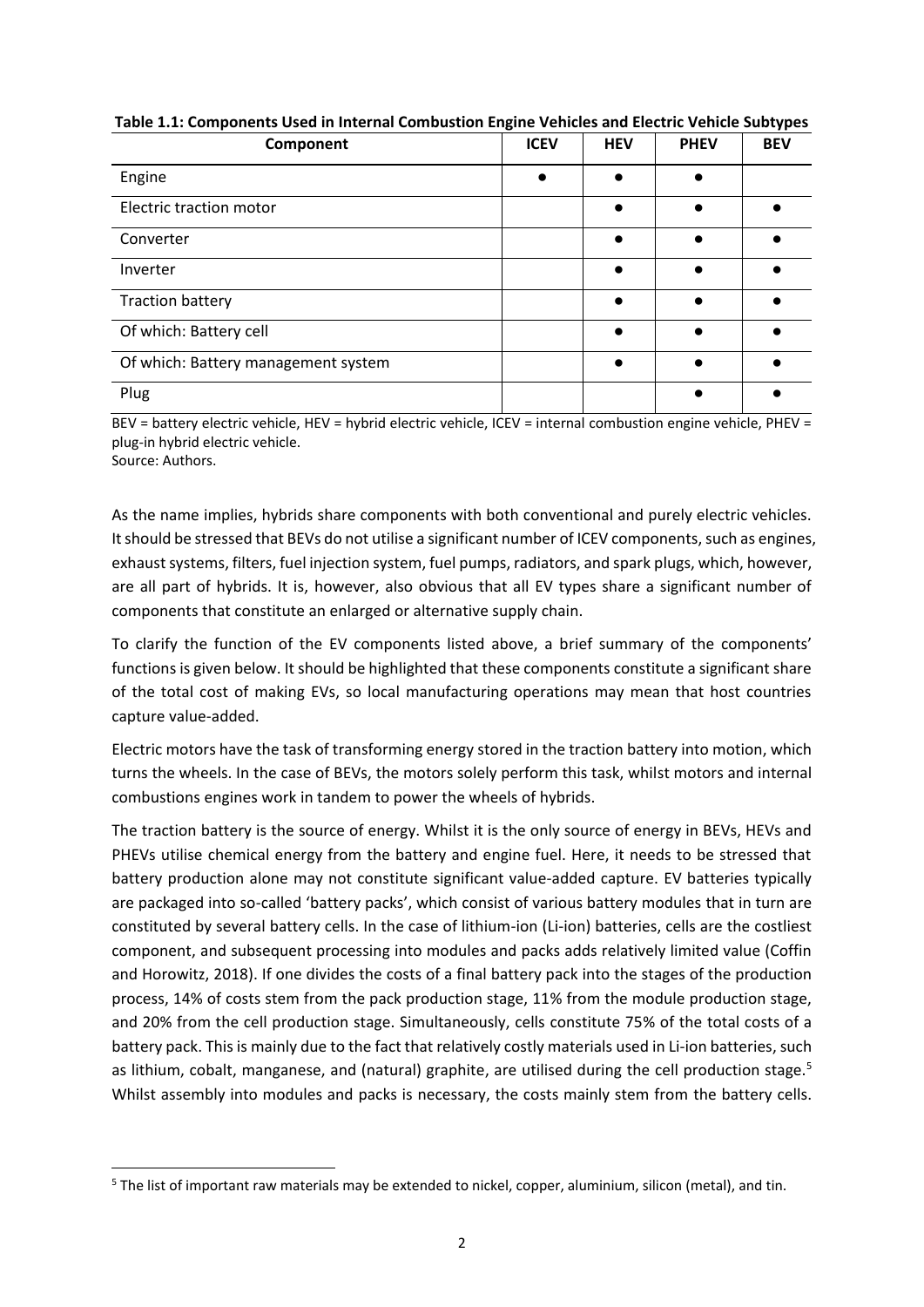Thus, only if battery cells are manufactured locally are host countries capturing noteworthy valueadded.

In general, an inverter's primary function is to convert direct current (DC) into alternating current (AC). This component is required as the traction battery releases electric energy in the form of DC whilst the motor utilises AC.

A converter is an electrical device that increases or decreases the voltage – either DC or AC – of an electrical power source. Inside EVs, inverters and converters may be combined into a single unit that functions as a managing device for the electric drive system. For instance, if the EV is utilising a socalled 'regenerative brake', kinetic energy from the brake is fed into the electric motor, which acts a generator. The electric load produced may be stored as chemical energy in the battery, as electric energy in capacitors, or as mechanical energy in a flywheel.

In PHEVs and BEVs, the plug has the basic function of allowing the re-charging of the traction battery.

#### **2. Literature Review**

We aim to explore the role of developing countries as both markets and producers of EVs. Since the literature on these topics is relatively scarce, we also compare developing and developed economies. In both cases, we look at the role of governments in promoting the adoption of EVs and the local production of these vehicles.

#### **2.1. Developing countries as electric vehicle markets**

Globally, EVs are still a niche market because these vehicles only occupied a global market share of 0.2% in 2016. Whilst some forecasts expected that 11 million EVs would be sold by 2020 (Automotive News 2009 quoted by Brown, Pyke, and Steenhof (2010: 3797)), progress has been significantly slower, with an accumulated 3 million sales in 2017.

Several factors may explain this slow progress. Studying EV adoption in 30 countries, Sierzchula et al. (2014) found that financial incentives and charging infrastructure played a main role in explaining EV adoption. Interestingly, they also found that sociodemographic variables, such as income, education, and concern for the environment had no explanatory power. Thus, countries with no or minimal consumer incentives and/or weakly developed charging infrastructure cannot be expected to have significant EV adoption. In general, this finding suggests that governments must play a proactive role in promoting the transition towards electromobility. Further, it has been found that current battery technology is not serving three distinct transportation markets, i.e. long-range, low-cost, and highutilisation transport (Cano et al., 2018). For all developing countries, the absence of low-cost EVs must be assumed to be a major explanatory factor in the scarce adoption of these vehicles. EVs still command a price premium of about US\$5,000 in comparison with conventional vehicles of similar size in both developed and emerging markets. Thus, even in developed markets, EV market shares so far remain limited.

One particularly exceptional case is China, which despite still being a developing country, has emerged as the main EV market in the world since 2016 when the country overtook the United States (US). Despite this leading position, it should be pointed out that EVs only accounted for a mere 1.43% of all vehicle sales in China in 2016 (Lin and Wu 2018: 234). Thus, whilst China is the principal EV market,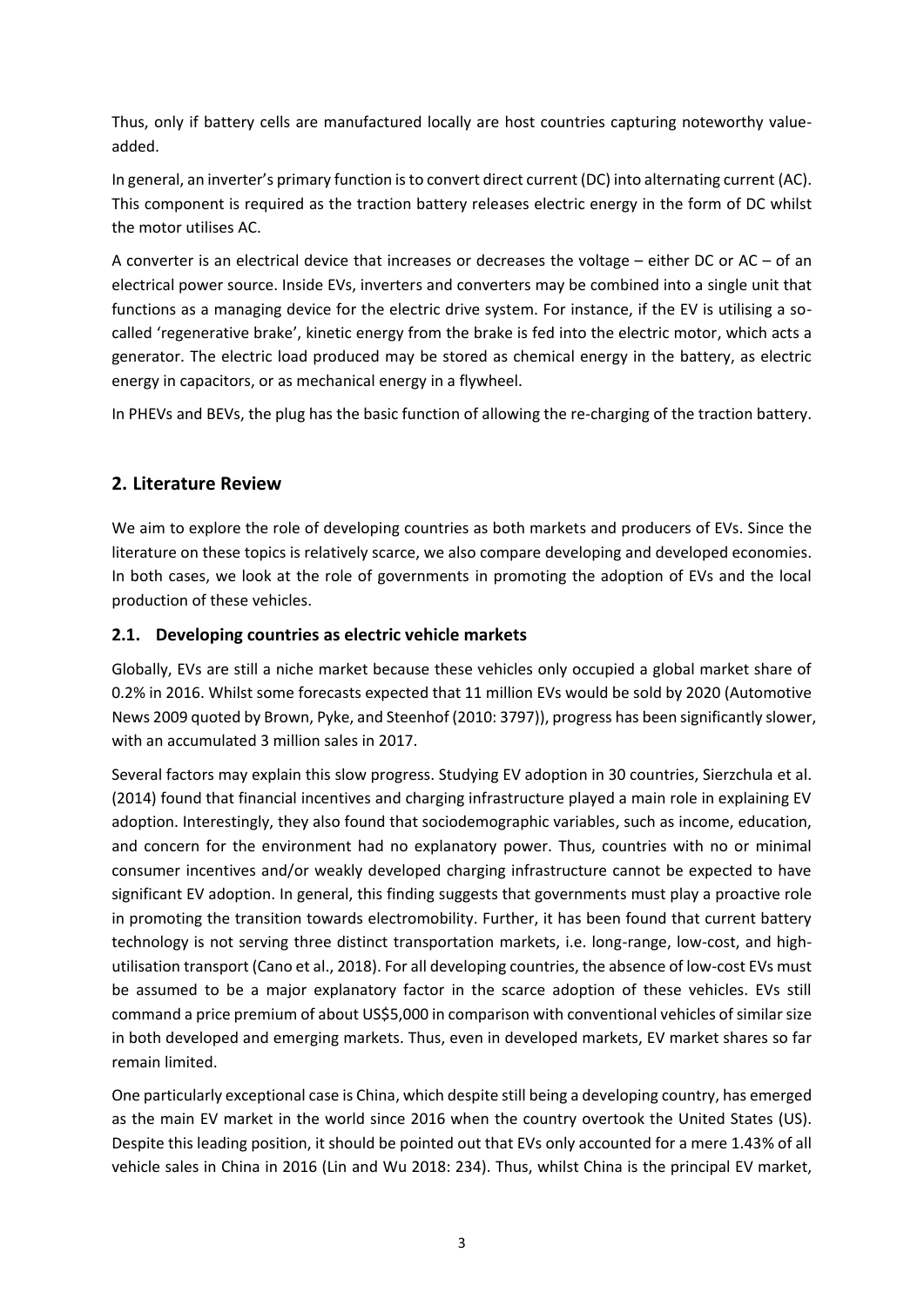the market penetration of EVs still remains limited. Nevertheless, it is meaningful to ask what kinds of factors led to China's emergence as the principal EV market.

Regarding Chinese consumers, comparative studies have found that Chinese consumers are more open to EVs than consumers in developed countries. Compared to their US counterparts, Chinese consumers are more open to considering adopting EVs despite the fact that subsidies from both national governments were similar but the average income of Chinese consumers was lower (Helveston et al., 2015). Simultaneously, it has been found that consumers in Brazil, China, India, and Indonesia are less willing to pay for the additional mileage of EVs (Cano et al., 2018). This suggests that general openness towards EVs may be moderate by practical considerations such as driving range. Also, it should be stressed that China's success needed considerable staying power. Studies pointed out that despite high subsidies of US\$9,200 from the central government plus additional incentives from local governments, which amounted to combined total incentives of up to US\$27,600 in Shanghai, initial adoption was low (Wan et al., 2015: 117). It appears that insufficient charging infrastructure was the main reason why consumers did not choose to buy EVs (Wang et al., 2017: 187). Studying the EV promotion policies of 88 Chinese cities, Qiu, Zhou, and Sun (2019: 27) found that EV adoption was positively influenced by infrastructure construction subsidies. Another important factor was that despite existing subsidies, the total cost of ownership was still considerably higher for consumers (Zhang et al., 2017: 705). Only when the central government introduced restrictions on ICEV registrations in major cities at the end of 2014 did consumers opt to purchase EVs (Wang et al., 2017: 187; Zhang et al., 2017: 704). This highlights that even generous subsidies will not persuade consumers to acquire EVs if the infrastructure required for daily operation is insufficient. In such cases, only radical restrictions on consumer choice seem to result in EV adoption.

Another exceptional case is Norway, which achieved a high EV share of total new vehicle sales with a combination of substantial subsidies and favourable framework conditions<sup>6</sup> (Figenbaum, 2017: 15f.). Nevertheless, even in the leading country of Norway around, 80% of new vehicle sales are not EVs. This suggests that even extensive policy support may only induce a gradual shift towards electromobility. Thus, critics have pointed out that Norway's EV support policy should not be adopted by other countries because it is costly, results in a limited reduction in GHG, and may even promote the adoption of EVs as households' second cars, where there used to be no demand for second cars prior to subsidisation (Holtsmark and Skonhoft, 2014).

Given lower per capita income in most ASEAN markets, the persisting absence of low-cost EVs may explain why these vehicles are not – and in the absence of extensive subsidies arguably will not be – widely adopted by ASEAN consumers. Nevertheless, a recent simulation of policy support for EV carsharing in Brazil found that even limited government intervention could induce the adoption of EVs and result in lowered CO<sub>2</sub> emissions (Luna et al., 2020). This suggests that ASEAN countries could also utilise EV support policy to reduce harmful GHG emissions.

<sup>6</sup> Norway produces 96% of its electricity through hydropower. Thus, EV use is indeed mitigating harmful GHG emissions. Further, the majority of households are capable of charging EVs as three-quarters of households use electricity for space heating. Finally, transportation is heavily taxed, i.e. there are high taxes on vehicle acquisition, road use, and fuels. Hence, Norwegian regulators could make EV adoption highly attractive by not only subsidising EV acquisition but also through exempting EVs from various indirect costs. Finally, Norway hosts no vehicle production, meaning that there are no powerful vested interests in ICEV technology.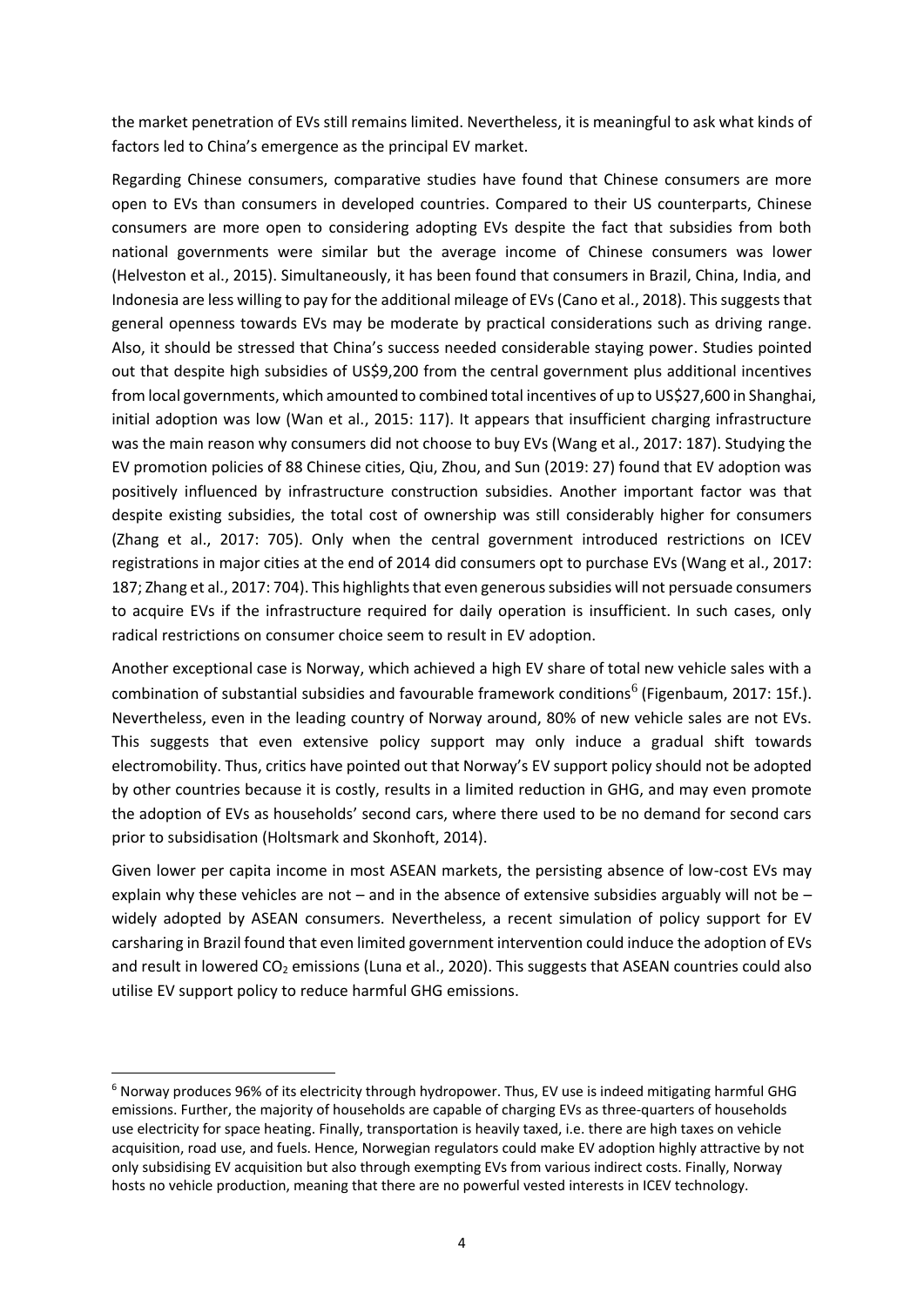Overall, the literature on developing countries as EV markets suggests that even massive government intervention may only result in a gradual transition towards electromobility. It is likely to require serious, long-term fiscal support to result in increased adoption. The exceptional cases of China and Norway suggest that both governments created a rather artificial market demand by strongly distorting consumer prices in favour of EVs. In the case of China, restrictions on ICEV registrations in major cities also forced adoption on consumers seeking individual mobility. Thus, it must be expected that only countries willing to make considerable investments in EV adoption will succeed in influencing consumer behaviour.

#### **2.2. Developing countries as electric vehicle producers**

Whilst developing countries, especially China, have been extensively studied as EV markets, studies on their role as EV producers are relatively scarce. There may be one main hypothetical explanation for this lack of research: EV production tends to be located within carmakers' countries of origin. As EV technology is still novel, there may be benefits from feedback from production to development in conducting EV production close to original equipment manufacturer (OEM) headquarters. This tendency makes it less likely that EV production is conducted in developing countries. Nevertheless, it is somewhat surprising that China's role as an EV producer is not as extensively analysed as is Chinese consumer behaviour as discussed in the preceding section. Chinese carmakers accounted for 43% of global EV production in 2016, according to a report by McKinsey (Hertzke, Muller, and Schenk, 2017). Also, Chinese lithium-ion battery makers are increasingly challenging the once-dominant Japanese and South Korean producers.

One point that must be stressed is that China promoted EVs due to multiple reasons, including industrial, environmental, public health, and national security considerations. Thus, its emergence as the principal market for EVs is closely linked to the ambition to become a leading industrial country with a sustainable industrial business model. Chinese support can be traced back to the early 1990s when the country started to sponsor EV research and development (R&D) (Zheng et al., 2012: 18). Support became more encompassing in the mid-2000s when demonstration programmes were sponsored to explore commercialisation. Clearly, China aimed to leapfrog towards EVs in order to pursue continued industrialisation whilst simultaneously mitigating the negative consequences of ICEV deployment, namely costly oil imports and air pollution (Wang and Kimble, 2011).

Overall, developing countries aside from China so far have not received much attention as EV production sites. This may be due to the relatively low scale of production and the relative novelty of shifting production towards developing countries. Thus, the subsequent section on EVs in ASEAN sheds some light on the role of smaller developing countries as EV producers. Further, it cannot be surprising that EV production in ASEAN is dominated by foreign carmakers. In comparison to China, ASEAN countries started to support EVs relatively late, so there are few cases of local firms engaging in EV or EV component production.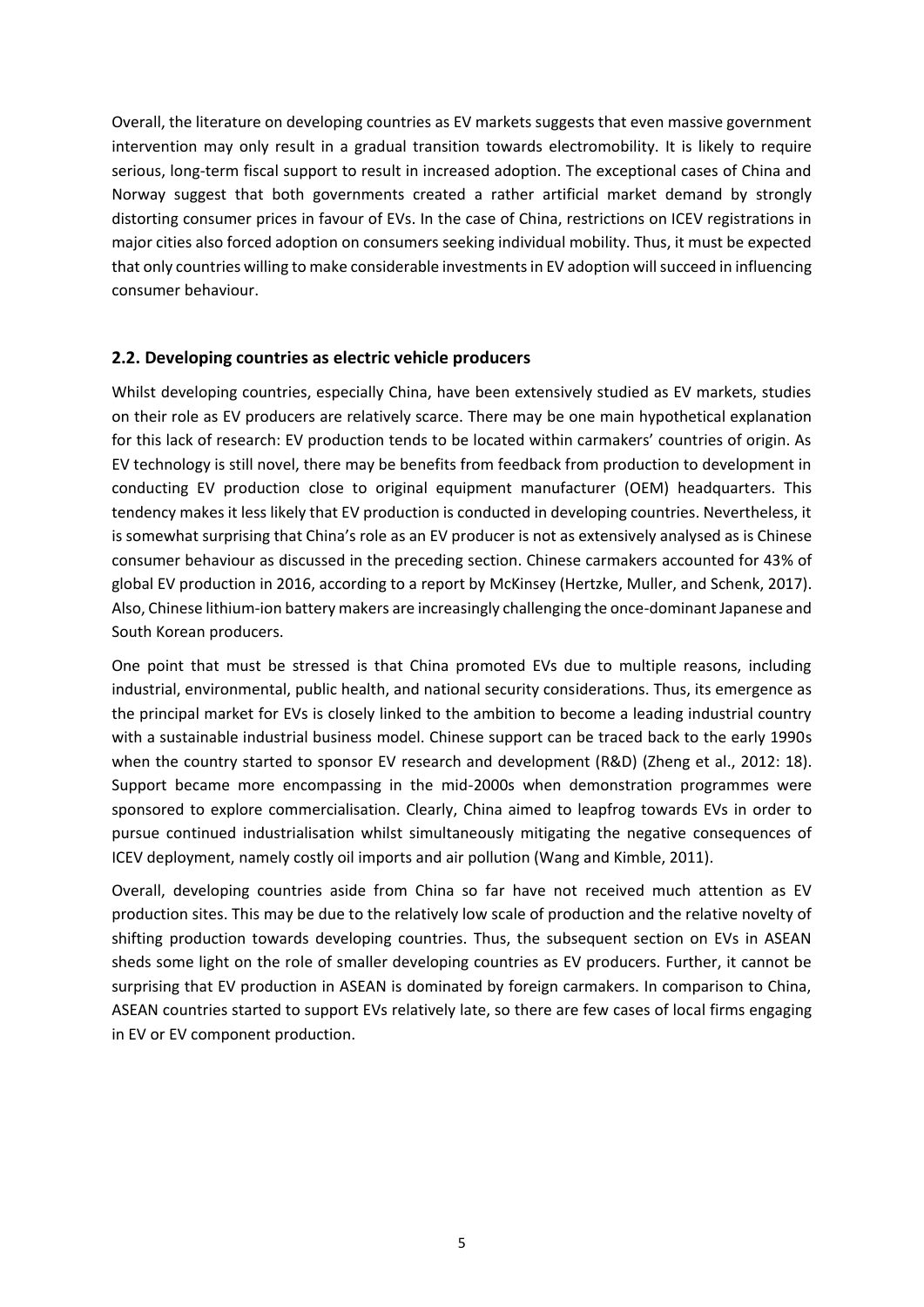#### **3. Country Cases**

In this section, we would like to illustrate the current situation and the foreseeable policy directions of individual ASEAN Member States. This is due to the fact that there is no coordinated policy towards EVs amongst member states. As will be shown in the following discussion, some member states seek to establish themselves as (regional) hubs for EV production. Consequently, individual member states seek to attract and build supply chains inside their national borders. This is remarkable because the ASEAN automotive industry is currently characterised by regionally integrated supply chains, where the production of vehicle components is fragmented across national borders. Whilst Thailand is the current central ASEAN production hub for most OEMs, it appears that certain countries intend to challenge this leadership in production by promoting EV production. From the following discussion, we excluded Cambodia, the Lao PDR, and Myanmar because these countries do not have dedicated EV policies.

#### **3.1. Brunei Darussalam**

At present, Brunei Darussalam has only a small fleet of EVs. Moreover, data from Brunei's Land Transport Department indicate that the number of EVs has decreased. Whilst 600 HEVs and 32 BEVs were registered as active vehicles in 2014, the numbers dropped to 282 and 18 units, respectively, in 2017. With more than 300,000 registered vehicles, the share of EVs in the total fleet was below 0.1% in 2017. In other words, the rate of EV adoption is very low.

Brunei has only recently considered the promotion of EVs. Initiatives are embedded in the so-called Land Transport Master Plan (LTMP) (MTIC, 2014).<sup>7</sup> This plan is part of the overall Wawasan (Vision) 2035, the country's overall development plan. In general, it can be stated that EV promotion does play a very minor role in the LTMP. Regarding the LTMP's budget, only 0.2% is earmarked for green vehicle technologies, and it is currently unclear how actual policy towards these technologies will be implemented. However, it can be claimed that Brunei intends to mainly strengthen public transport to reduce harmful emissions as the budget is strongly concentrated in related projects such as bus rapid transit (40.4%), national school buses (10.4%), and buses (5%). Despite the so-far unclear support scheme for EVs, it is nevertheless clear that EV promotion is regarded as one tool amongst others to promote energy efficiency in transport. Thus, the LTMP states that the use of HEVs, BEVs, and so-called fuel-efficient vehicles (FEVs) should be increased. FEVs appear to not only include different types of alternative fuels, such as LPG (liquefied petroleum gas) and CNG (compressed natural gas), but also conventional ICEVs with low energy consumption.

Moreover, Brunei has announced that it plans to implement fuel economy standards in the near future (17.2 kilometres per litre (km/L) by 2020 and 21.3 km/L by 2025). Whilst the government is considering introducing subsidies for environmentally friendly vehicles, including inter alia EVs, concrete consumer subsidies have not been introduced as of May 2019.

Regarding Brunei's approach towards EVs, we can highlight that Brunei's strategy must be interpreted against the background of its electricity generation mix, which is almost entirely based on thermal

<sup>&</sup>lt;sup>7</sup> If not indicated otherwise, the below description is based on the LTMP, the central policy document for the transport sector.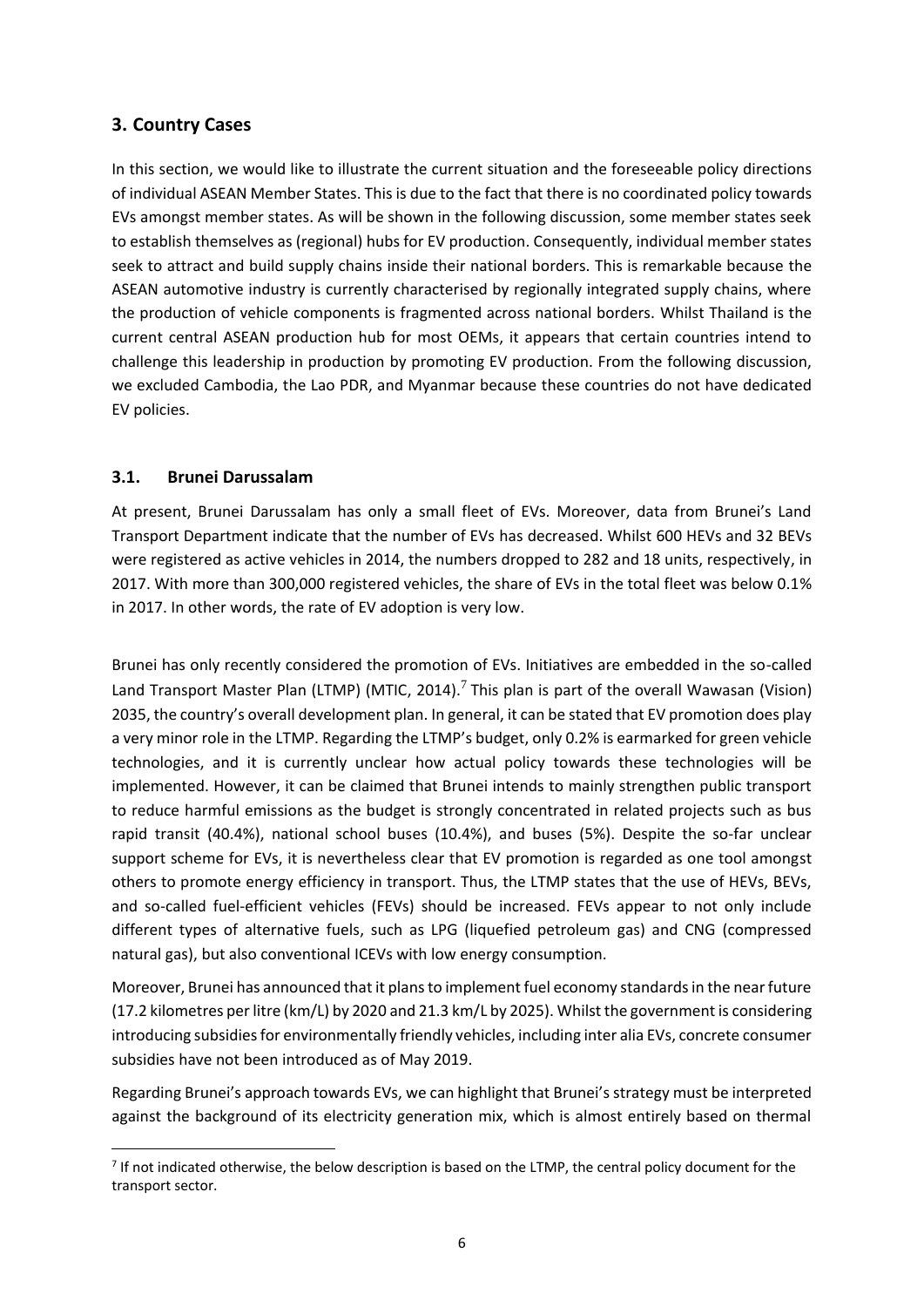power plants. Thus, based on ERIA's research survey, Brunei's shifts towards EVs would achieve little reduction or even cause an increase in harmful emissions (Kimura et al., 2017: 60, Figure 32). Therefore, Brunei's EV policy may only change if the country diversifies its current energy policy, especially concerning electric power generation, towards renewable energy sources.

Overall, we can evaluate that so far, Brunei has not prioritised EV support. Instead, the country intends to gradually improve energy efficiency in its transport sector via strengthening public transportation and introducing fuel economy standards. Managing its rather abundant natural resources more efficiently and reducing environmentally harmful emissions from ICEVs apparently takes precedence over a more fundamental shift towards EVs. This lukewarm approach makes sense as a politically and financially supported shift towards these vehicles is inconsistent with the country's electricity mix.

#### **3.2 Indonesia**

It took Indonesia considerable time to decide upon a concrete policy towards EVs. However, EV development captured the imagination of Indonesia's leadership. In 2012, then-president Yudhoyono supported the idea to develop a national EV to be developed by the nation's leading universities. His successor, President Widodo, is regularly portrayed as a supporter of EVs and invested in the idea of producing EVs in Indonesia. <sup>8</sup> For this reason, the current status of Indonesia's EV policy deserves attention.

In 2017, President Widodo asked its cabinet to develop measures, so various proposals have been put forward. In line with the president's vision for a home-grown EV industry, Minister of Research, Technology and Higher Education Nasir supports four Indonesian universities, which seek to develop a national EV (Xinhua, 2017). The minister aimed to start the mass production of developed EV prototypes by 2020. Moreover, Vice President Kalla stated that EV owners could be granted reduced value-added tax and import duties and Minister of Industry Hartarto plans a quota of 20% EVs sales by 2025, including HEVs, PHEVs, BEVs, and reportedly also FCEVs (Tempo, 2017; Jakarta Post, 2017a). Also, officials indicated that EVs could be supported via the existing Low Carbon Emission Program (LCEP), which provides incentives in the form of a lower luxury tax on vehicles. It is important to point out that this programme is not just directed at EVs but supports all fuel-efficient vehicles – qualifying vehicles must have a fuel efficiency of between 20 km/L and 28km/L of gasoline (equivalent) to receive a 25% reduction; vehicles whose mileage exceeds 28km/L are entitled to a 50% luxury tax cut; and BEVs are completely exempted from the luxury tax under this scheme. Whilst BEVs clearly receive the highest incentives, it is nevertheless obvious that the LCEP is designed to promote fuel efficiency in general rather than EVs in particular. Finally, Minister of Energy and Mineral Resources Jonan has proposed that Indonesia should prepare a system to allow BEV drivers to exchange empty batteries against fully charged ones at existing filling stations (Jakarta Post, 2017b).

One emerging characteristic of Indonesia's EV policy is the linked promotion of EV and battery production. Indonesia possesses significant reserves of nickel (nickel laterite), which is utilised in the

<sup>&</sup>lt;sup>8</sup> Similar to several other countries, such as France, India, the Netherlands, and the United Kingdom, Indonesia is considering introducing a ban on passenger ICEVs by 2040 to combat environmental and health issues related to emissions. Whilst concrete plans have not materialised at the time of writing, an ICEV passenger car ban has entered the draft of future transport policy. This idea alone indicates that the country indeed seeks to shift transportation towards EVs.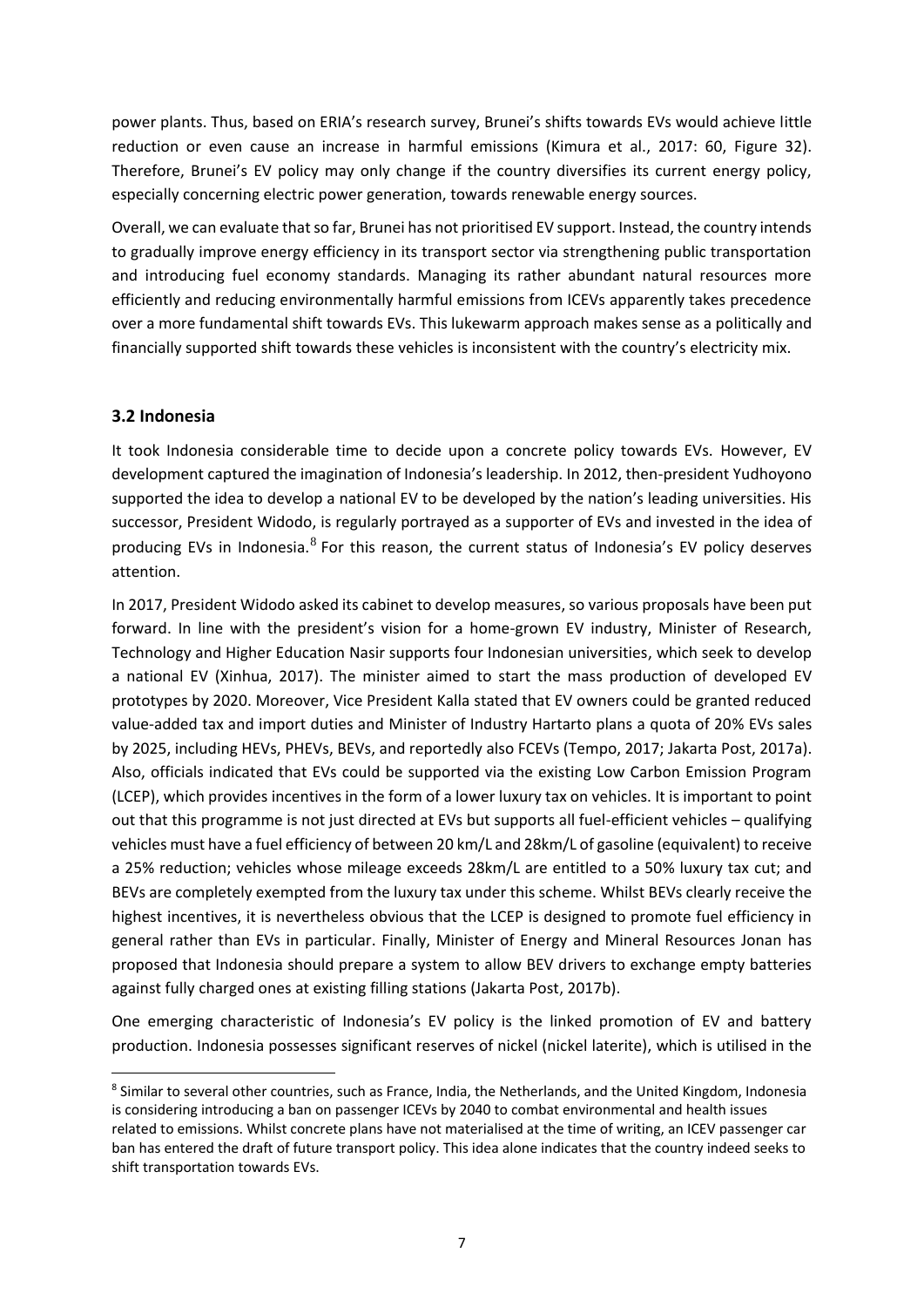production of lithium EV battery cathodes. Recently, two projects have been launched to extract nickel on Sulawesi, one by the Japanese firm Sumitomo Metal<sup>9</sup> and another joint venture between three Chinese firms, namely battery maker CATL, battery recycler GEM, steel-maker Tsingshan, the Japanese Hanwa trading company, and the Indonesian Morowali Industrial Park.<sup>10</sup> In order to take advantage of the national resources, two state-owned enterprises, namely oil and gas extractor Pertamina and mining company Aneka Tambang, are planning to produce batteries (Asmarini, 2018).

Indonesia's strategy is explicitly about exporting EVs, especially to Australia and within ASEAN to leverage free trade agreements (Davies and Kapoor, 2019). Regarding the status of EV production, there are currently only plans or negotiations between carmakers and the Indonesian government. Whilst government sources suggest that Hyundai will produce EVs in a newly planned plant, it is unclear how much production capacity will be assigned to EVs (Soeriaatmadja, 2019). Hence, despite having formulated a straightforward strategy towards linking battery and EV production, there are currently no results.

However, Indonesia finally enacted an EV support policy in December 2019. The overall goal of the regulation is that EVs should constitute 20% of domestic vehicle sales by 2025. Incentives are granted only if investors meet local content requirements (see Table 1.2).

|                   | Phase          | <b>Time frame</b> | Local Content (in %) |
|-------------------|----------------|-------------------|----------------------|
| E-motorcycles     |                | 2019-2023         | 40                   |
|                   | $\overline{2}$ | 2024-2025         | 60                   |
|                   | 3              | $2026 -$          | 80                   |
| Electric vehicles | 1              | 2019-2021         | 35                   |
|                   | $\mathcal{P}$  | 2022-2023         | 40                   |
|                   | 3              | 2024-2029         | 60                   |
|                   | 4              | $2030 -$          | 80                   |

**Table 1.2: Indonesia's Electric Vehicle Local Content Requirements for Investment Incentives**

Source: FAMI.

Incentives require significant levels of local content, even in the early stages. Whilst investors will be allowed to import certain components during the initial stages of EV plant construction, the policy does not specify the time window. Aggressive targets indicate that policymakers indeed intend to utilise local nickel deposits for the domestic EV industry.

Incentives include (1) exemption from customs duty on semi-knock down (SKD) and complete knock down (CKD) kits during the initial stage of the project; (2) exemption from luxury sales tax; (3)

<sup>9</sup> Extracted materials will be exported for further processing to Japan. This suggests that the desired integration between EV battery and EV production may not be realised in each particular case.

 $10$  The project will produce battery-grade nickel sulphate and cobalt sulphate as by-products of nickel extraction dedicated for integrated stainless steel production.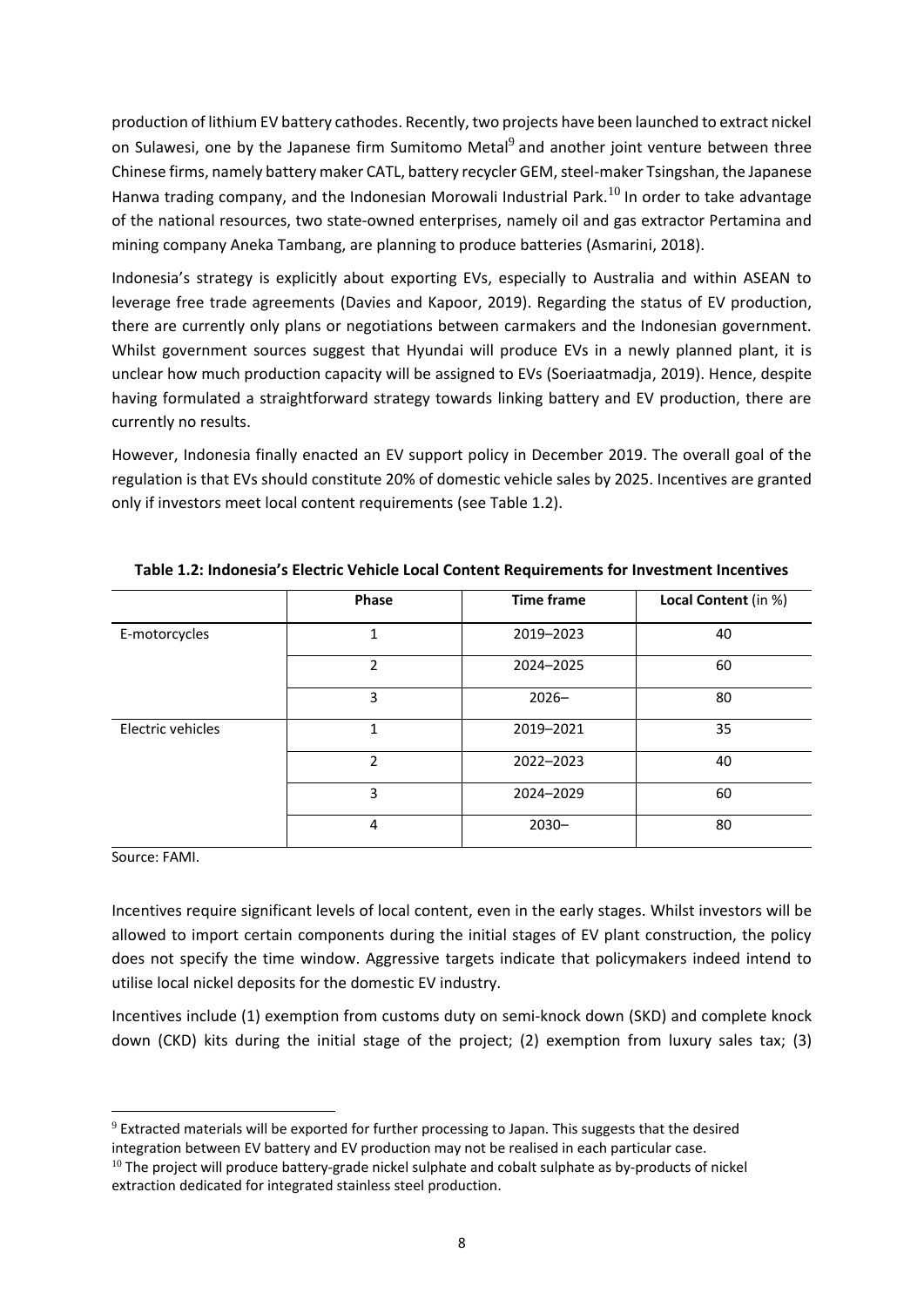reduction or exemption from regional or central government taxes (e.g. motor vehicle tax); and (4) exemption of customs duty on production-related capital goods, amongst others.

Overall, after extended periods of planning, Indonesia has formulated a concrete policy. However, the policy must still become more concrete, e.g. through the specification of which taxes are to be reduced or exempted. Regarding carmakers' responses to policy, BYD, Hyundai, JAC, and Toyota have expressed interest in producing EVs in Indonesia (Indonesia Economic Forum, 2019). Moreover, as the supply chain for EV batteries requires significant expertise and is dominated by a small number of firms from China, Japan, and the Republic of Korea, it remains to be seen if incentives are going to result in the creation of a local supply chain.

#### **3.3 Malaysia**

Compared to other ASEAN countries, Malaysia introduced policies supporting EVs relatively early. Malaysia's policy supports EVs due to a set of mixed motives, including environmental, energy, and industrial policy considerations.

EV support was put on the political agenda when the country launched its National Green Technology Policy in 2009. This policy rests on four pillars, representing energy, environmental, economic, and social considerations. This indicates that EV support is regarded as a part of a larger transformation towards a sustainable economy and society. As such, the transformation cuts across various political areas, and Malaysia set up Greentech Malaysia, a subsidiary organisation under the Ministry of Energy, Green Technology and Water, to promote this process according to the aims of the national policy.

Concerning EV use in Malaysia, the government later formulated the following goals (Greentech Malaysia, undated): until 2020, 100,000 passenger EVs, 2,000 bus EVs, and 100,000 electric scooters or motorcycles should be on national roads. In order to support the adoption of EVs, the government further aimed at installing 120,000 charging stations. Officially, BEVs are regarded as full EVs but HEVs and PHEVs as partial EVs (ibid). However, there is no information as to how partial EV types will be counted towards the 100,000 unit target. However, reaching this target will be difficult as less than 120 BEVs were registered by 2016. Further, it needs to be pointed out that the charging station target number includes the charging points of private PHEV and BEV owners as the government only wants to install 25,000 stations across the nation (The Sun Daily, 2016). Recently, news reports quoted Maximus Ongkili, Minister of Energy, Green Technology, and Water, that the goals, including a moderate increase to 125,000 charging stations, should be realised by 2030 (Clean Malaysia, 2017). As of December 2018, there were a total of 251 publicly accessible charging stations in Malaysia, suggesting that the minister's revision was a de facto acknowledgement that the infrastructure goal cannot be realised until 2020. Whilst press statements are currently not reflected in policy documents, the 2030 timeframe appears more realistic.

Regarding EV policy measures, Malaysia exempted HEVs and PHEVs with internal combustion engines below a 2L engine capacity from import tax and granted a 50% lower excise duty from 2011 to 2013. Whilst this measure provided consumer incentives, subsequent policies served industrial aims.

The National Automotive Policy (NAP) of 2014 supports EV production but, nevertheless, cannot be labelled as a dedicated EV policy. Rather, NAP aims to promote what it calls eco-efficient vehicles (EEVs). The government's definition of EEV is broad, i.e. it includes fuel-efficient ICEVs, HEVs, PHEVs, and BEVs, as well as ones using alternative fuels (biodiesel, CNG, LPG, ethanol, and hydrogen (for both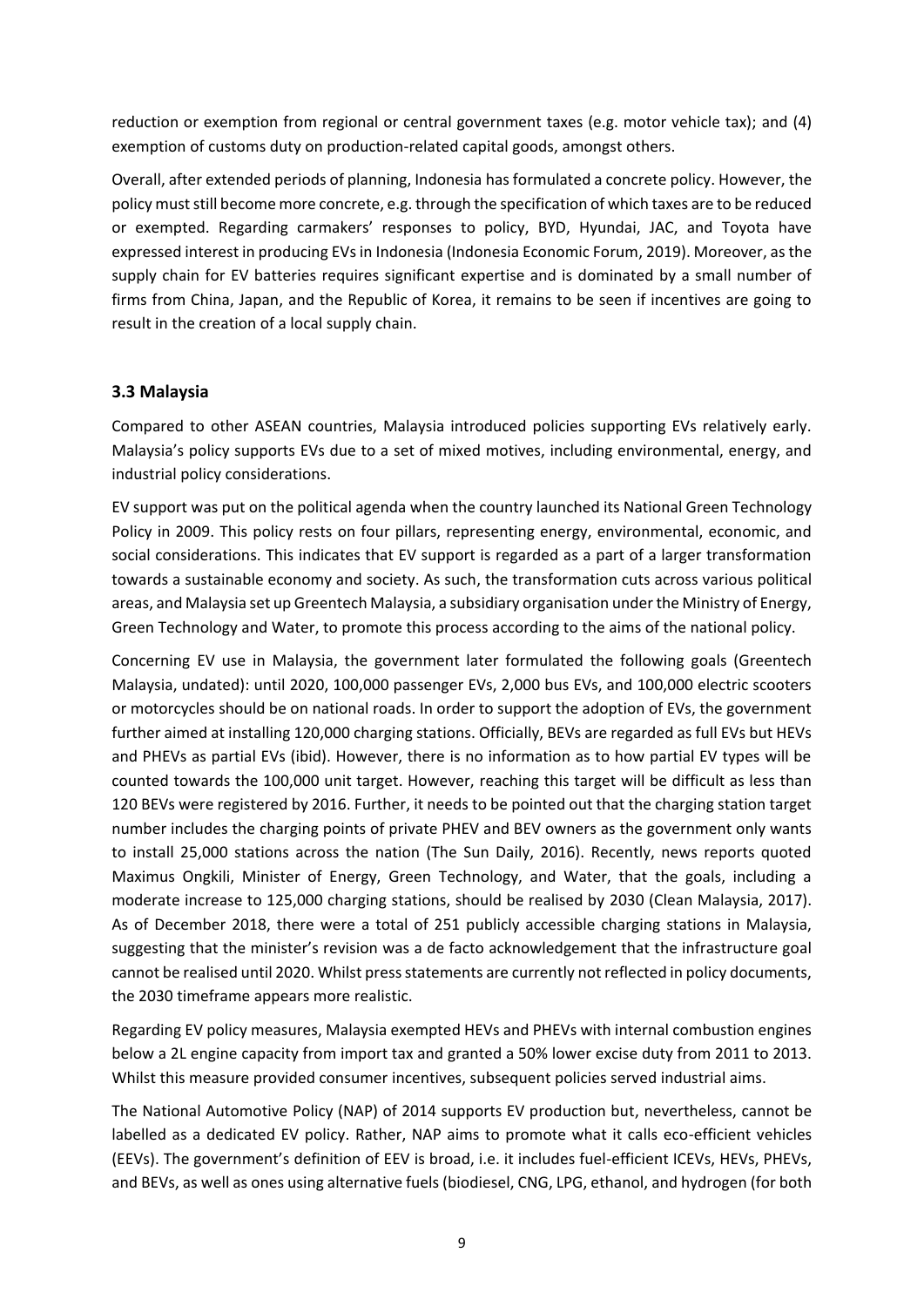combustion engines and fuel cells)). Further, the initial policy declaration stated that EEVs would be specified via fuel efficiency and carbon emissions. Concerning the latter, a subsequent publication (MITI, 2014b) stated that emission criteria would only be applied after the Euro  $4M^{11}$  fuel quality standard is introduced. After this step, a government study with stakeholder participation would investigate how this standard could be implemented. Subsequently, the level of carbon emissions would become a second parameter defining EEVs. In the meantime, EEVs are specified through fuel efficiency criteria. Regarding this indicator, the government has defined fuel efficiency parameters for different vehicle segments (Table 3).

| <b>Segment</b> | <b>Description</b>       | <b>Curb Weight</b><br>(kilogrammes) | Fuel Efficiency (litres per 100<br>kilometres)* |
|----------------|--------------------------|-------------------------------------|-------------------------------------------------|
| Α              | Micro car                | < 800                               | 4.5                                             |
|                | City car                 | $801 - 1,000$                       | 5.0                                             |
| B              | Super mini car           | $1,001 - 1,250$                     | 6.0                                             |
| C              | Small family car         | $1,251 - 1,400$                     | 6.5                                             |
|                | Large family car         |                                     |                                                 |
| D              | Compact executive<br>car | $1,401 - 1,550$                     | 7.0                                             |
| E              | Executive car            | 1,551-1,800                         | 9.5                                             |
| F              | Luxury car               | 1,801-2,050                         | 11.0                                            |
| T              | Large 4x4                | 2,051-2,350                         | 11.5                                            |
| <b>Others</b>  | Others                   | $2,351 - 2,500$                     | 12.0                                            |

**Table 1.3: Eco-efficient Vehicle Specifications via Fuel Efficiency**

\*Government officials stated that consumption will be measured via the New European Driving Cycle. Available government documents do not specify a fuel type, so it must be presumed that the above values apply to gasoline fuel consumption.

Source: MITI (2014).

The NAP provided several incentives for OEMs and parts producers to locate manufacturing activities related to EVs in Malaysia (MITI, 2014). First, Malaysia exempted domestically assembled HEVs and PHEVs from all duties and taxes until the end of 2015, and BEVs even until the end of 2017. Second, the country extended the use of existing policy tools, namely Pioneer Status (PS) and Investment Tax Allowance (ITA), to hybrid and electric vehicles.<sup>12</sup> PS with full tax exemption is granted for 10 years and 100% ITA within 5 years. Moreover, grants are available for related customised training and R&D as well as exemption from excise duty for locally assembled or manufactured cars. Similar to the

 $11$  Euro 4M is the official name for the Malaysian version of the Euro 4 fuel standard. The technical requirements are identical to the European standard.

 $12$  Both instruments are the most important policy tools that Malaysia has employed in its industrial policies since the 1970s: PS, which granted income tax exemption for 10 years to investors, and ITA, which is a tax allowance on capital investment (Gustafsson, 2007: 42–44). In automotive policy (MIDA, 2010; MITI, 2014), both incentives are alternatives, so investors have to choose which scheme is more beneficial. In general, ITA is designed to compensate large capital investments, whereas PS appears to be directed at companies that do not require much investment in machinery and production equipment.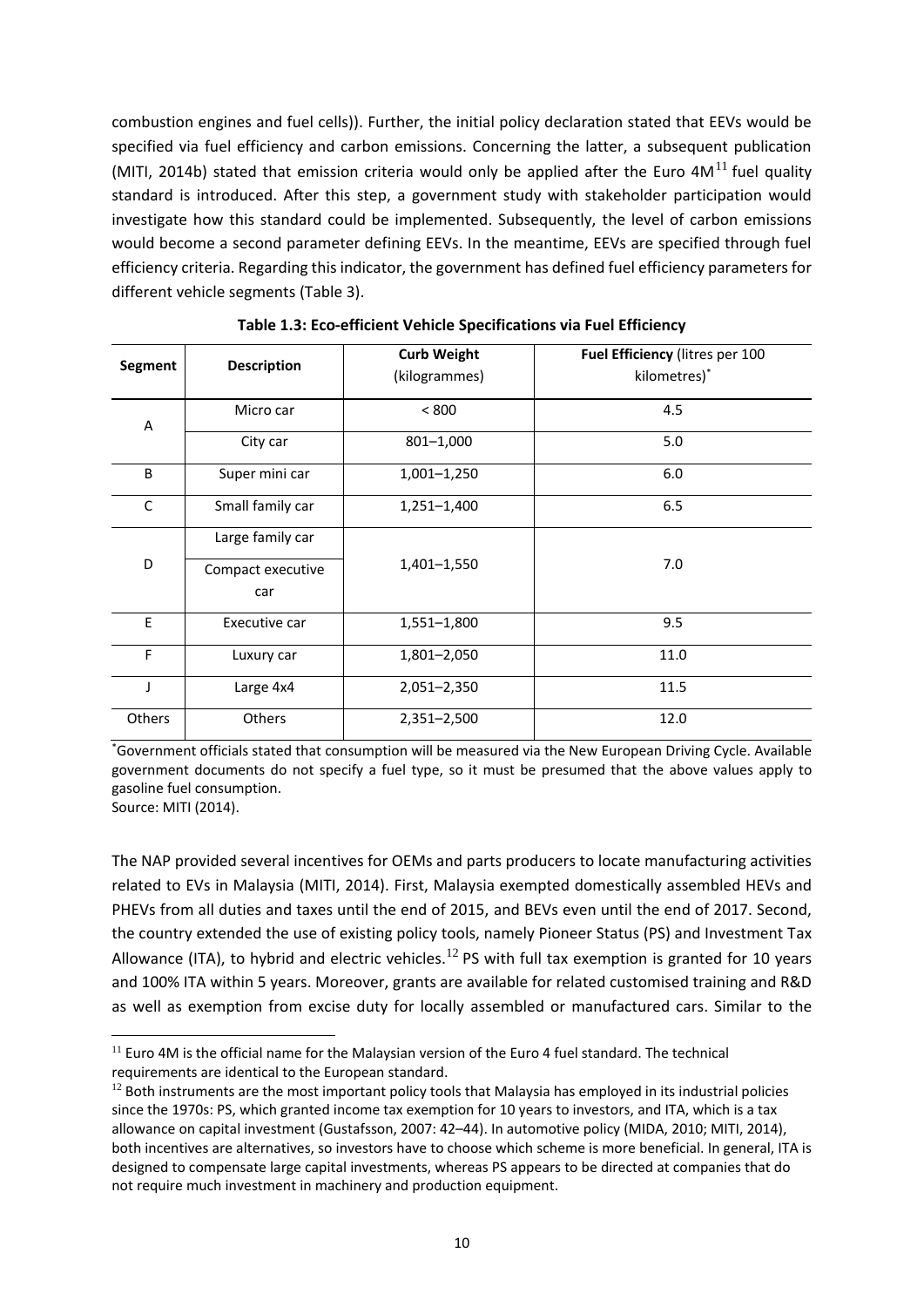promotion of conventional vehicle components, the producers of components critical for electric and hybrid vehicles – electric motors, electric air conditioning, electric batteries, battery management systems, air compressors, and inverters, as defined by the Malaysian authorities – can choose between PS or ITA with the aforementioned benefits.

The impact of EV policies must be described as limited at the time of writing. Regarding BEV adoption, there are fewer than 120 of these vehicles registered in Malaysia. Turning to production, some OEMs have taken advantage of the provided incentives and located CKD assembly in Malaysia: Honda started to assemble the Jazz Hybrid (HEV) in 2012, Nissan the Serena S Hybrid (HEV) in 2014, Toyota the Camry Hybrid (HEV), and Daimler commenced assembly of the Mercedes-Benz S400 L Hybrid (HEV) in 2014, and added the C350e (PHEV) and E350e (PHEV) in 2016 and 2017, respectively.

It is noteworthy that Malaysia's two national<sup>13</sup> carmakers, Proton and Perodua, did not display strong support for EV development and commercialisation. Whilst Proton announced that it would sell BEVs from 2014 and showcased a prototype EV version of its Iriz minicar in 2015, this plan was never realised (Hamid, 2016). Only after the recent partnership with Geely does Proton appear to be able to manufacture BEVs based on Geely's electric powertrain technology. Perodua, whose vehicle line-up consists of mini and small cars, stated that it does not plan to produce EVs (Saieed, 2017). Regarding the negative stance towards EVs, Perodua stated that the Malaysian charging infrastructure was insufficient to support EVs and that the firm intends to focus on improving ICEV technology. As Perodua heavily relies on Daihatsu for vehicle technology, this stance cannot be surprising because Daihatsu is also only offering a few HEV models.

Overall, despite the mixed motives for EV support, measures aimed at consumers have been phased out and those for producers were sustained for a longer period. Therefore, it may be concluded that policy is mainly motivated by industrial policy with environmental undertones. Malaysia did not create a dedicated EV policy programme but supports all emission-reducing technologies. Subsuming EVs under general automotive sector policy in such a way appears to have the drawback whereby issues such as charging infrastructure have been addressed in planning but not in policy implementation. Malaysian policy towards EVs has only been mildly successful in attracting manufacturing activities but largely a failure in consumer adaption. As most manufacturing is only assembly, the effectiveness of policy appears limited. Moreover, the key question is whether EV assembly will remain in Malaysia after the incentives are removed.

<sup>&</sup>lt;sup>13</sup> In 2017, Geely acquired 49.9% of Proton, Malaysia's first national carmaker. Whilst Proton thus technically remains Malaysian-owned, it appears relatively clear that Proton requires technical assistance from the outside. Thus, it may be concluded that Geely will strongly influence, or perhaps even de facto control, the future direction of Proton. As for Perodua, the company has transferred control over its manufacturing operations to Daihatsu, its long-term technology partner. Thus, whilst Perodua management controls several aspects of the business, manufacturing, and by extension product development and policy, are largely controlled by Daihatsu.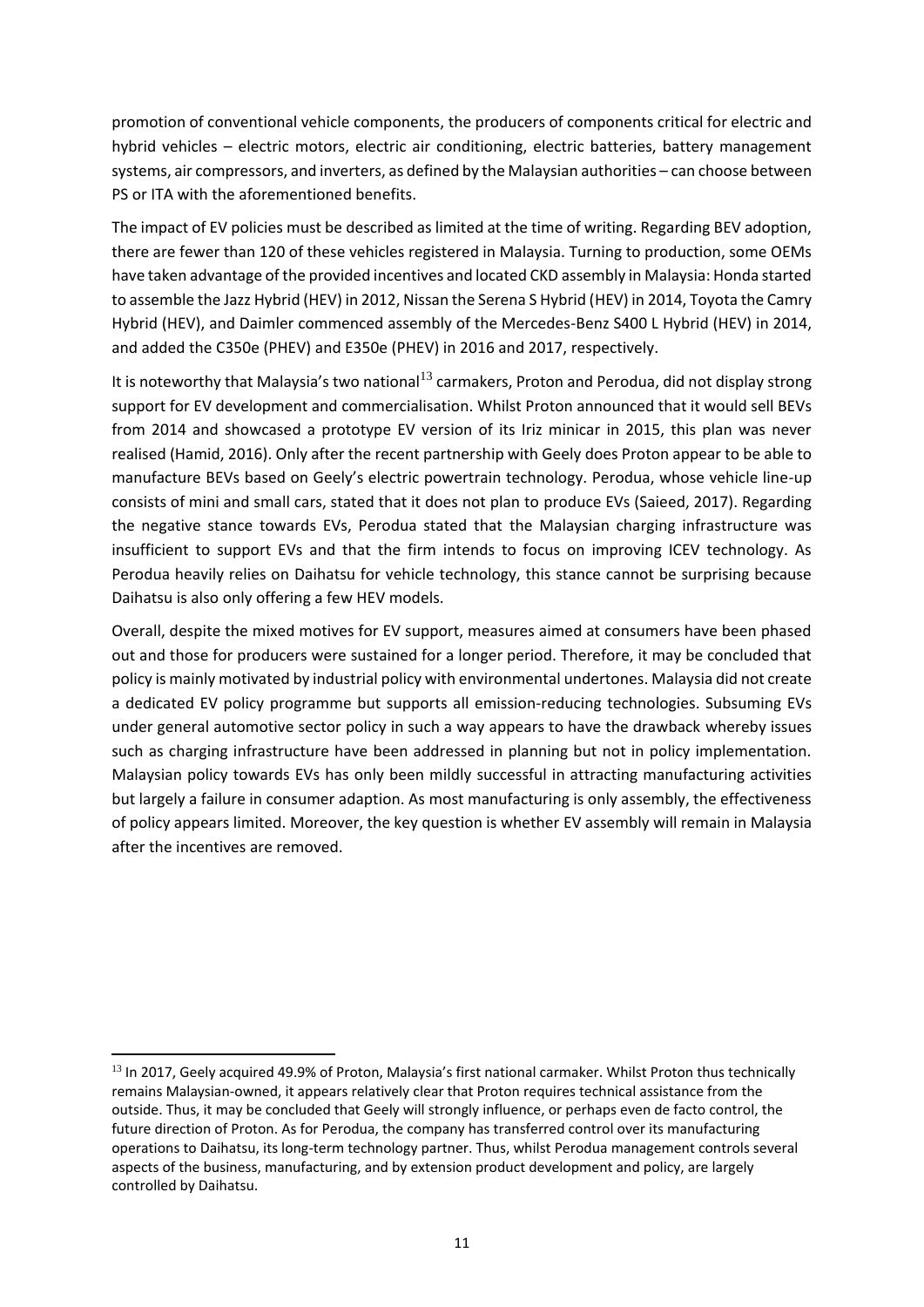#### **3.4 Philippines**

In the Philippines, EVs have been supported through public policy since 2006. That year, the government allowed the import of EV components free of tariffs to encourage local manufacturing.<sup>14</sup> Whilst this marks a head start in comparison with other ASEAN countries, the Philippines did not follow up by adding additional measures. In other words, the Philippines only granted benefits to the supply side, without addressing demand issues or infrastructure.

The latter issue was only addressed in the Investment Priorities Plan of 2014, which included charging stations (DTI-BOI, 2014). Under this plan, investors are eligible to a six-year income-tax holiday. However, this means that the country rather seeks foreign investment or public-private partnership projects instead of public infrastructure investment. Whilst the country's investment capability and geography indeed make public investment difficult, this nevertheless means that the key condition for EV utilisation and thus by extension adoption largely lies outside government control and depends on foreign investment.

As charging infrastructure is largely absent, the market must also be described as undeveloped. This is at least true for EVs that resemble conventional cars. The Chinese BYD is the only carmaker that currently sells BEV and PHEV models in the Philippines. On the other hand, leading EV producers, such as Mitsubishi and Nissan, do not offer EVs in the local market at the time of writing. This indicates that the consumer market for conventional EVs is limited. Despite this situation, there are signs that change may start. Recently, Mitsubishi has agreed to work with Philippine academia to develop policy proposals for supporting EV adoption. However, there appears to be a limited market for unconventional EVs, which are often produced locally. So far, locally produced EVs are not actual cars but can be described as various types of NEVs, including low-speed scooters, rickshaws, quads, and jeepneys, <sup>15</sup> which are all predominantly used for local transport.

Regarding policy, the so-called E-Trike Program appears to be a good example to illustrate the current state of EVs in the Philippines. Initiated by the Department of Energy (DOE) and largely financed by the Asian Development Bank (ADB) and the World Bank's Clean Technology Fund, the programme aimed to replace 100,000 internal combustion engine (ICE) tricycles through BEV versions until the end of 2017. The programme aimed to reduce emissions, create more sustainable transport, and support (local) EV parts manufacturers and assemblers. The Japanese Uzushio Electric (BEMAC) won the assembly contract for US\$10,000 per unit. In 2016 however, the DOE stopped the programme after 3,000 EV tricycles had been manufactured without finding driver-operators willing to utilise the vehicles as the initial costs and maintenance proved to be too expensive for operators.<sup>16</sup> Further, the DOE argued that the number of charging stations in planned deployment areas in Manila was

<sup>&</sup>lt;sup>14</sup> The actual directive (Executive Order 488 (s. 2006)) eliminated import tariffs not only for EV components but also for components of other low-emission vehicle types, such as CNG and so-called flex-fuel, i.e. internal combustion engines that can utilise fuel blended with varying degrees of (bio-)ethanol.

<sup>&</sup>lt;sup>15</sup> Jeepneys are best described as crossovers of jeeps and minibuses. Originally converted from US military jeeps left in the Philippines after the Second World War for public transport means or taxi services, jeepneys are today quintessential Philippine vehicles and are mainly used for commuting.

<sup>&</sup>lt;sup>16</sup> Indeed, ADB's target price had been US\$3,000–US\$4,000 in order to realise lower operating costs for drivers (ADB, 2012). Thus, it may be concluded that despite an initial assessment indicating the need for a minimal purchase (or lease) cost for would-be operators, the project was driven forward even as costs increased by 250% above the intended maximum price. Against this background, it cannot be surprising that the EV tricycles could not be leased.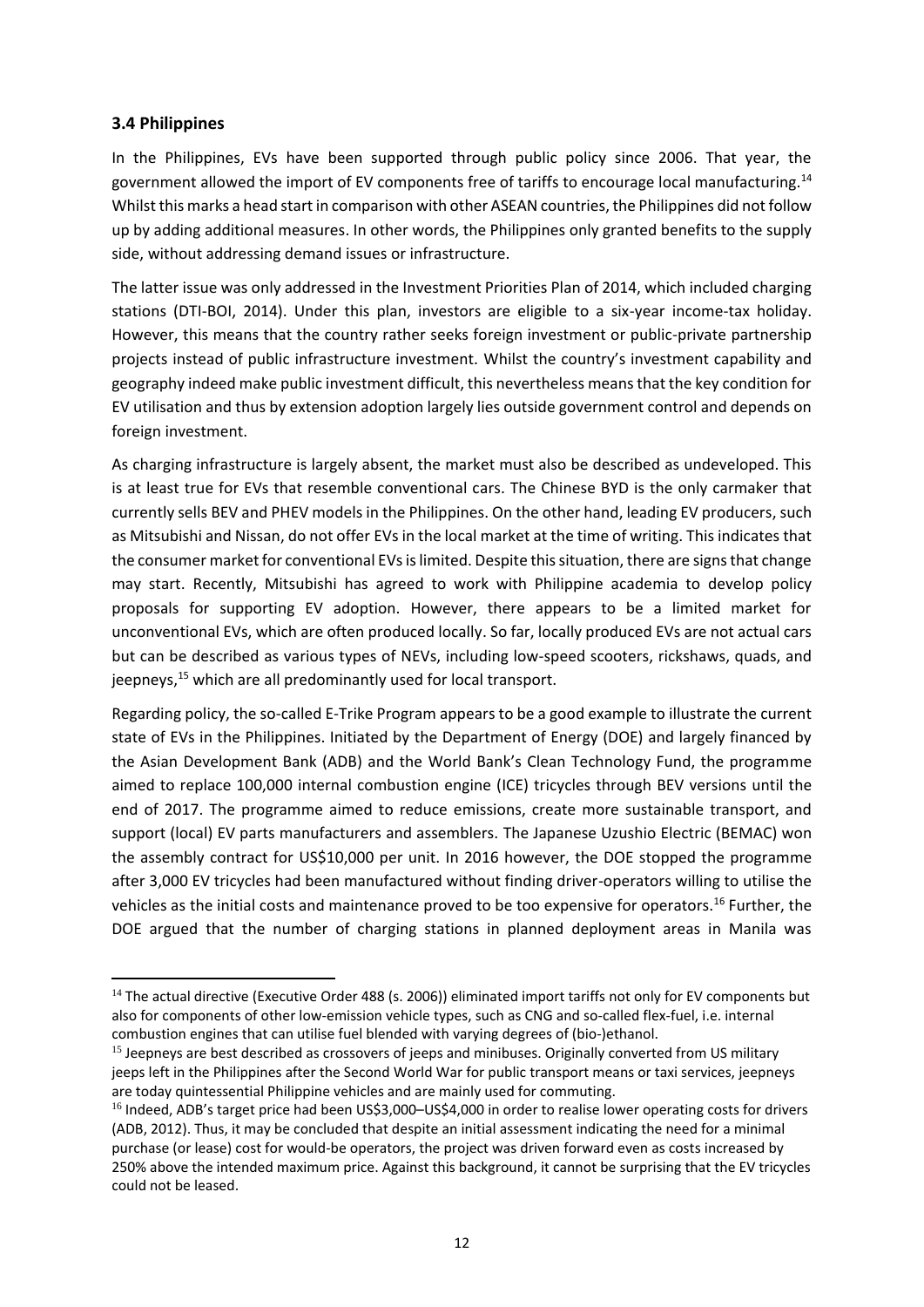insufficient to enable utilisation (Rivera, 2016).<sup>17</sup> Subsequently, the DOE worked on a solution to get the already produced units on the road. The programme was redesigned as a part of the already existing tricycle modernisation programme under the aegis of the Department of Transport (DOT). The redesign mainly resulted in lower cost for operators. Now, units are sold to municipalities which in turn sell them to operators. In the case of Manila, the city gives them to operators for a daily fee of ₱150 (US\$2.92) for five years under the so-called E-Vehicle and Assistance Program (Barahan, 2017).<sup>18</sup> Moreover, vehicles given out under this programme can be charged freely, indicating that the programme is now part of municipal social policy. Obviously, the price for operators is highly subsidised as the total amount of fees is US\$5,329 for five years, roughly half of the original cost.

Last, it appears questionable whether EVs could contribute to lower or at least slower-growing emissions. The country's Power Development Plan suggests that the bulk of newly installed electricity generation capacity will be constituted by thermal power plants. Hence, EVs only contribute to lower local emissions but increase the total emissions of the Philippines. As mentioned previously, however, the country only has to achieve relative reductions, so environmental concerns play a lesser role.

Overall, the Philippine government has rather shown than practised public support for EVs. It appears that the key issue of infrastructure has only recently been addressed through tax incentives for investors. Besides this issue, it is questionable if still-expensive EVs can be adopted without any kind of consumer incentive. However, there appears to be a potential niche market for unconventional, low-speed EVs utilised for short-range commuting and public transport.

#### **3.5. Singapore**

Until recently, the city state of Singapore had not adopted a proactive policy stance towards EVs. Whilst Singapore's Land Transport Authority (LTA) and Energy Market Authority (EMA) initiated an EV taskforce that represented multiple agencies in 2010, actions may be best described as a large-scale feasibility study. Also in 2010, the task force appointed Bosch to develop, install, and operate the EV charging infrastructure on behalf of the city state. In 2011, it was decided to conduct a field test with Daimler (smart) and Mitsubishi BEVs to collect additional data. Beyond these steps, Singapore did not deploy any special policies towards EVs. This may explain why EVs are rarely utilised in Singapore. According to data from the LTA, all EV types (HEVs, PHEVs, BEVs) only occupied a share of 3.61% of the country's vehicle fleet of roughly 930,000 vehicles in 2018. The lion's share of EVs is constituted by HEVs (97.75%), meaning that only a minute share of EVs in use need to be charged externally. Thus, despite Singapore's status as one of the wealthiest countries in terms of per capita gross domestic product, the still relatively costly EVs are currently only a niche product.

The low share of PHEVs and BEVs in the EV fleet hints to a major obstacle for the application of these EV types in Singapore. Currently, there are only about 100 publicly accessible charging points.<sup>19</sup> i.e.

<sup>17</sup> The validity of this argument appears questionable. According to Uzushio, the e-trikes do not require dedicated charging infrastructure but can be charged through conventional electrical outlets. The author would like to thank Yasushi Ueki for providing this information.

<sup>18</sup> The programme's acronym ERAP hints to former President Joseph Estrada, commonly called Erap, the present mayor of Manila.

<sup>19</sup> Charging points refer to individual chargers that are grouped into so-called charging locations (stations).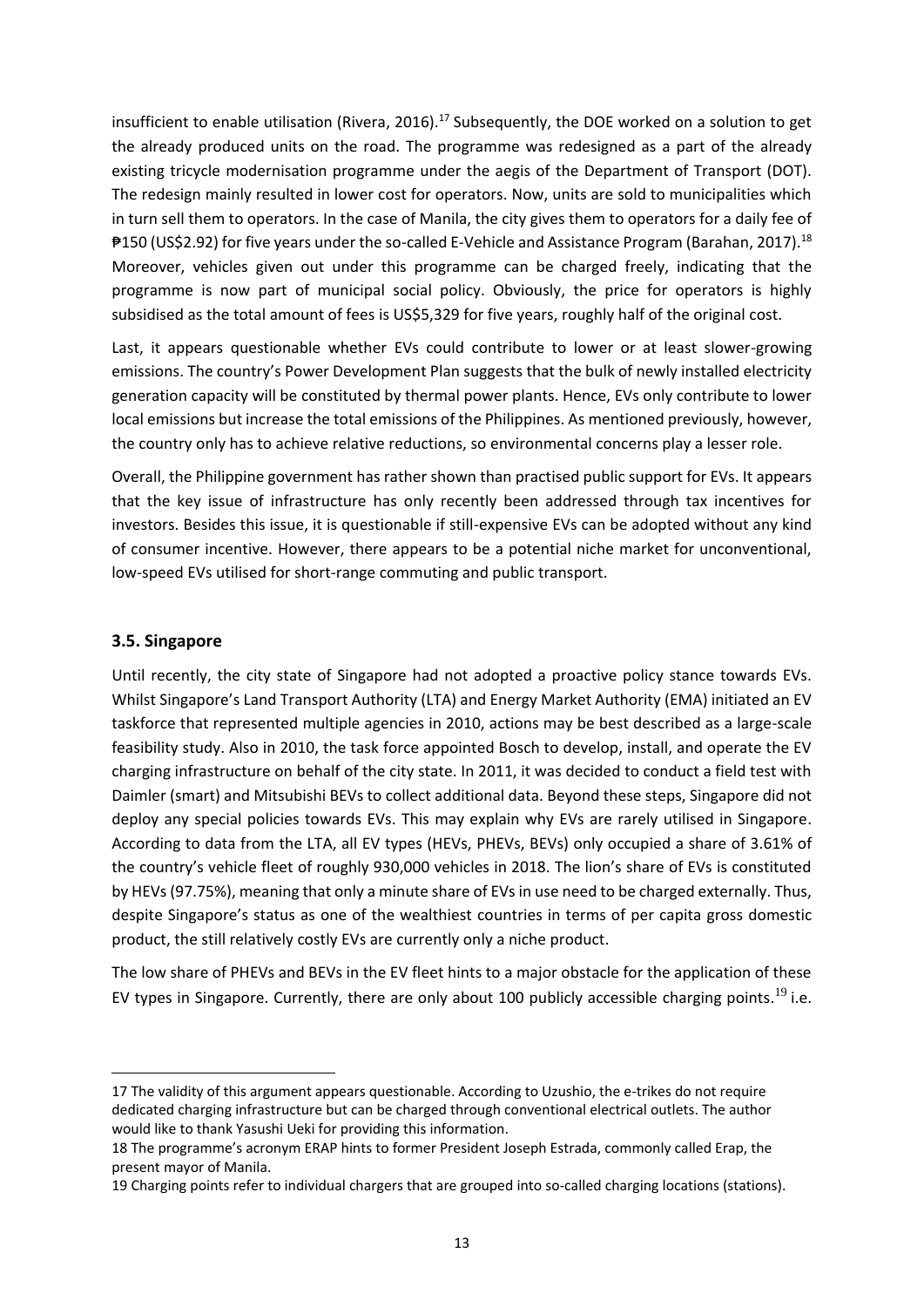basically one charger per vehicle that requires external charging. Lacking infrastructure development for EVs is, thus, one main reason why the number of EV early adopters is rather small.

Recently, Singapore's government has implemented several measures that support EV usage. First, Singapore allowed the French Bolloré Group<sup>20</sup> to set up a car-sharing service. The service, called blueSG, debuted in December 2017 and aims at providing 1,000 BEVs. Amongst the contractual obligations the French investor agreed to is the installation of 2,000 charging points (divided into 500 charging stations) across the country until 2020, of which 400 should be accessible to the public. At the time of writing, blueSG had installed 531 charging points (at 135 charging stations) (Channel News Asia, 2019). The service operates under the condition that users park rented vehicles at one of the charging points when ending use. Moreover, charging stations were made accessible to private EV owners in 2019.<sup>21</sup> The introduction of an EV car-sharing programme and included infrastructure development are positive steps. The number of charging points is sufficient to support the vehicles of the car-sharing service and private EVs.

Second, Singapore has clarified the so-called Vehicle Emission Scheme (VES), which is basically an emission penalty-rebate scheme which specifies emissions ratings for all vehicles sold in Singapore. Based on categorisation, consumers can receive a rebate on the additional registration fee which must be paid when registering a purchased vehicle (Table 4).

|                | <b>Pollutant</b>       |                 |                |                        | Rebate        | <b>Surcharge</b> |              |
|----------------|------------------------|-----------------|----------------|------------------------|---------------|------------------|--------------|
| <b>Band</b>    | CO <sub>2</sub> (g/km) | HC(g/km)        | CO (g/km)      | NO <sub>x</sub> (g/km) | PM(mg/km)     | (in S\$)         | (in S\$)     |
| A1             | $90$                   | < 0.020         | < 0.15         | < 0.007                | 0.0           | 20,000           |              |
| A2             | $91 - 125$             | $0.021 - 0.036$ | $0.151 - 0.19$ | $0.0071 - 0.013$       | $0.01 - 0.30$ | 10,000           |              |
| B <sub>1</sub> | 126-160                | $0.037 - 0.052$ | $0.191 - 0.27$ | $0.0131 - 0.024$       | $0.31 - 0.50$ | $\Omega$         | <sup>0</sup> |
| C <sub>1</sub> | $161 - 185$            | $0.053 - 0.075$ | $0.271 - 0.35$ | $0.0241 - 0.030$       | $0.51 - 2.00$ |                  | 10,000       |
| C <sub>2</sub> | >185                   | >0.075          | >0.350         | >0.030                 | >2.00         |                  | 20,000       |

**Table 1.4: Vehicle Emission Scheme**

CO = carbon monoxide, CO<sub>2</sub> = carbon dioxide,  $g =$  gramme, HC = hydrocarbon, km = kilometre, mg = milligramme,  $NO<sub>x</sub>$  = nitrogen oxides, PM = particulate matter.

Note: Rebates and surcharges apply to private car owners. Taxis are subject to rebates and surcharges of S\$30,000 (A1/C2) and S\$15,000 (A2/C1).

Source: Land Transport Authority ([https://onemotoring.lta.gov.sg/content/onemotoring/home/buying/upfront](https://onemotoring.lta.gov.sg/content/onemotoring/home/buying/upfront-vehicle-costs/emissions-charges.html#VES_At_a_glance)[vehicle-costs/emissions-charges.html#VES\\_At\\_a\\_glance](https://onemotoring.lta.gov.sg/content/onemotoring/home/buying/upfront-vehicle-costs/emissions-charges.html#VES_At_a_glance)) (accessed 01 February 2021).

<sup>20</sup> Bolloré Group is conglomerate active in diverse fields such as logistics, paper, and plantations. The group co-developed a BEV dubbed the Bolloré Bluecar together with Pininfarina and Renault. It is deployed in various BEV car sharing programmes across the world, including, Paris, Lyon, and Bordeaux in France, London in the United Kingdom, Torino in Italy, and US cities such as Indianapolis and Los Angeles.

<sup>21</sup> Parallel to Bolloré, public utility Singapore Power also plans the installation of a total of 1,000 charging points in the city state. This should result in sufficient EV charging infrastructure, because Singapore basically applies a zero growth policy towards the vehicle fleet via its quota system, known as Certificate of Entitlement.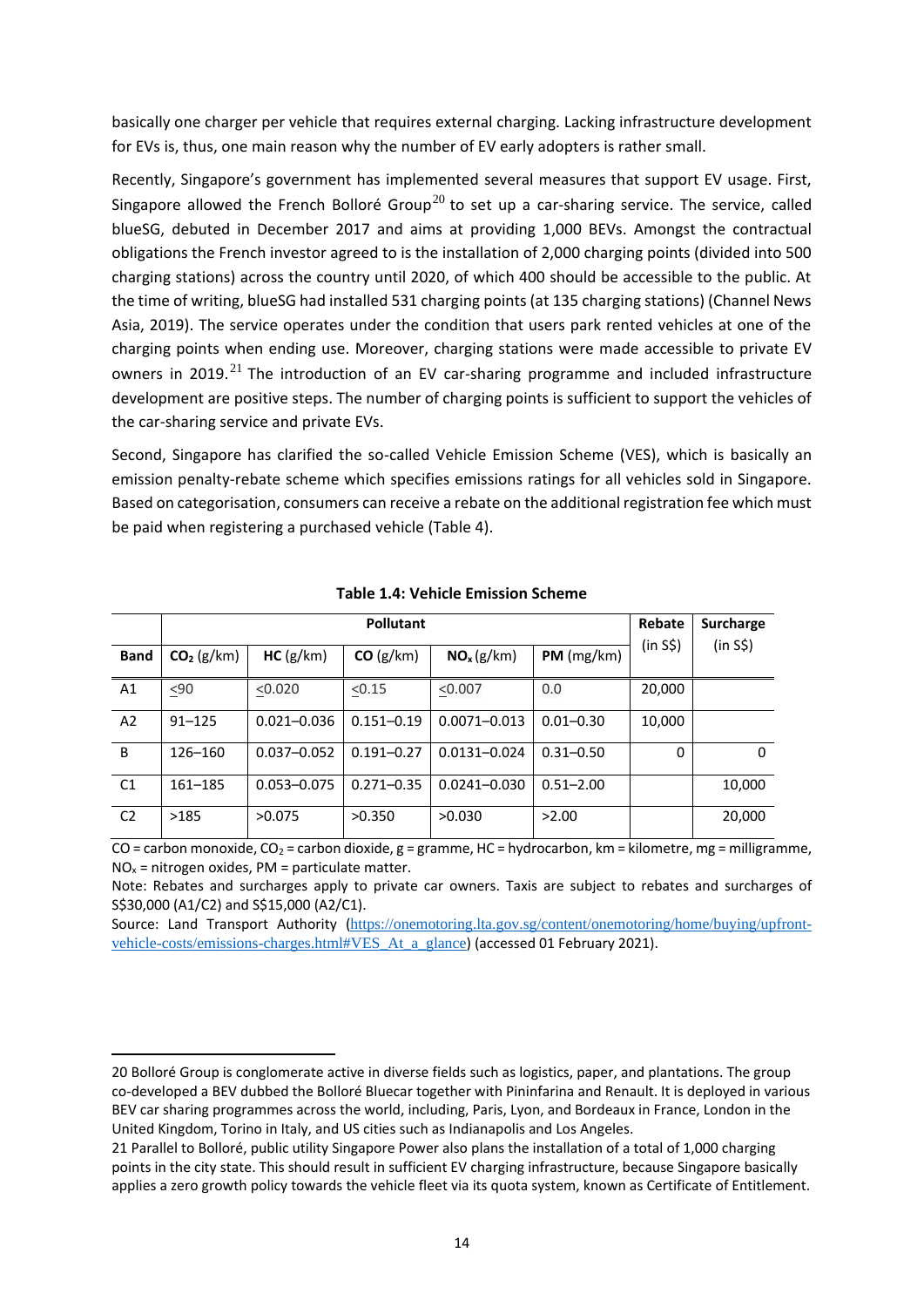As the VES covers various pollutants, vehicles are categorised according to the worst-ranked pollutant, i.e. if a car's emissions fall into category A1 for four pollutants but category B in the fifth, the vehicle is designated as category B.

Clearly, the VES is designed to encourage consumers to adopt less-polluting vehicles. The maximum rebate of S\$20,000 (roughly US\$15,000) is considerable. However, only BEVs can be categorised as A1 because they are the only vehicle type that emits no PM. Whilst EV operation itself is emission-free, these vehicles nevertheless cause emissions related to electricity generation and distribution. In essence, this means that Singapore does not treat EVs as zero-emission vehicles. Whilst the rating had been set at 0.5 g CO<sub>2</sub>/watt hour (Wh), a detailed review conducted by LTA concluded that the rating was lower, namely 0.4 g CO<sub>2</sub>/Wh in 2016. This means that PHEVs and BEVs will be regarded as causing fewer emissions under the VES from 2018. Whilst this measure will make said types more attractive vis-à-vis ICEVs, the impact of this measure is likely to remain limited. Also, it is noteworthy that ICEVs are only rated based on their use-related emissions, i.e. emissions from petrol and diesel fuel production and distribution are not included in their VES rating (Tan, 2017). Thus, it can be criticised that ICEVs are still enjoying structural preferential treatment in Singapore.

Third, the LTA started to shift its procurement policy for public transport towards EVs. As a means to improve air quality and reduce emissions, the LTA has recently procured 50 diesel hybrid buses from Volvo and plans to procure 60 BEV buses to be introduced to the fleet from 2019. As measures are mainly aiming at emission reduction in the public sector, the benefits for private car users will likely remain zero.

Regarding the impact of policy on EV adoption, the newly introduced VES seems to have promoted sales by increasing the costs for ICEVs. In 2018, the year VES became effective, the number of registered HEVs and PHEVs increased from roughly 25,000 in 2017 to almost 33,000 units. Similarly, the number of BEVs more than doubled from 349 to 707 units. Nevertheless, it should be pointed out that Singaporean policy rather promotes adoption in a limited way and maintains a general policy of limiting private car ownership. Whilst it can be expected that the penalty-rebate nature of the VES is continuing to promote the proliferation of EVs within Singapore's vehicle fleet, it stands to reason that this shift will be slow as Singapore is basically a replacement market.

Overall, Singaporean policy measures are introducing fairly limited benefits for EV adoption by private car owners. Adopted policy instruments or instrument calibrations are rather promoting car sharing and public transportation in the city state. This is in line with established transport policies, such as the Certificate of Entitlement, which is basically a quota system that effectively limits private car ownership via regulating the fleet size. Therefore, the preference for policy tools that promote public and intermodal forms of transportation is consistent with past Singaporean transport policy and should be understood against this background. The case of Singapore nevertheless deserves attention as it demonstrates that even wealthy consumers still seem to prefer ICEV over EV technology despite incentives. This may be explained by the still higher price of EVs compared to ICEVs, so that either a price reduction from the supply side or incentives for the demand side are necessary to promote EV adoption.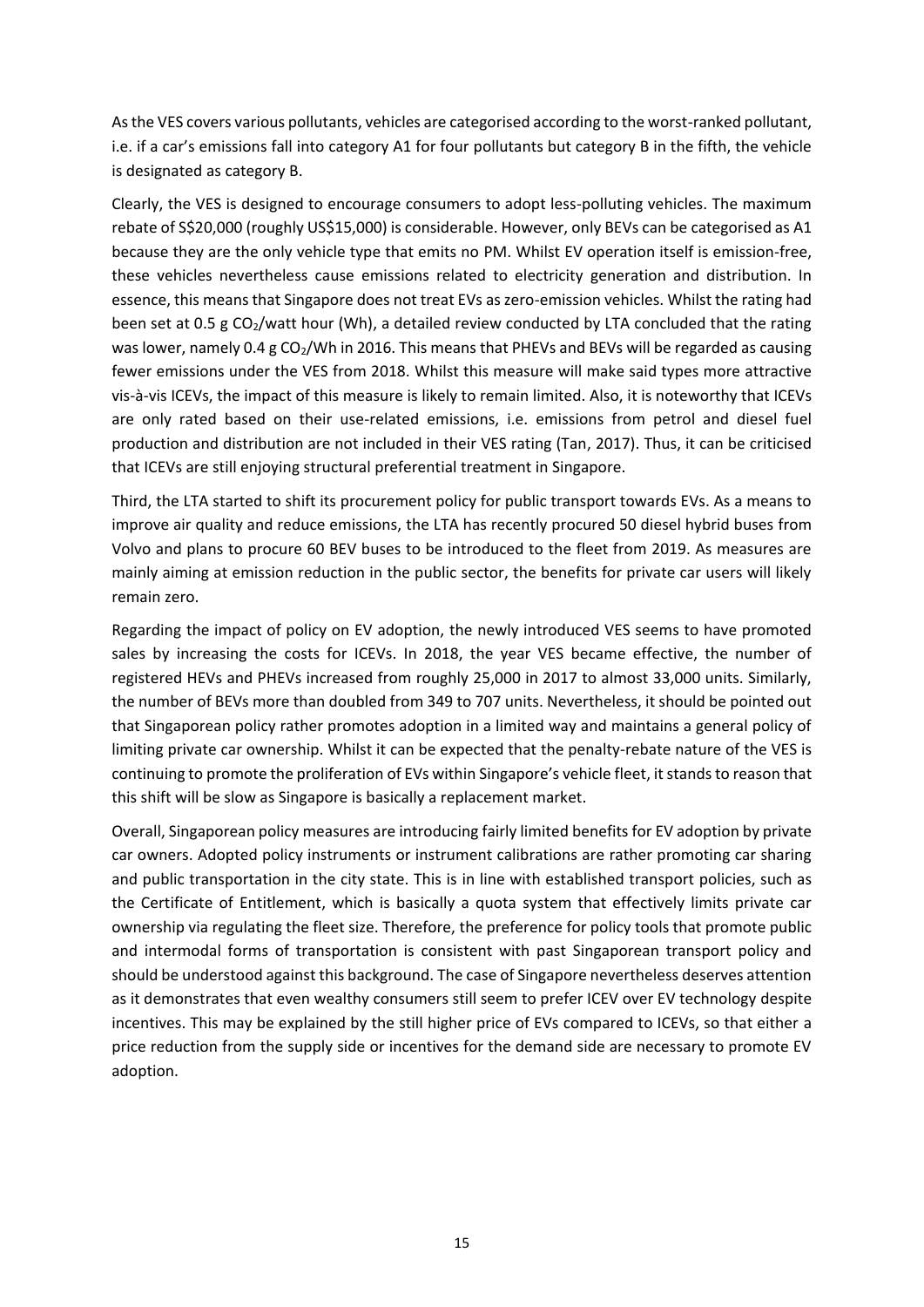#### **3.7. Thailand**

According to the International Organization of Motor Vehicle Manufacturers (OICA), Thailand was the world's eleventh-biggest vehicle producer in 2018, documenting its position as the leading vehicle manufacturing country of the ASEAN region. Thailand's EV support is mainly motivated by securing the country's current position in regional and global production networks. Following the assumption that EVs are indeed the future of the automobile industry, Thai policy is seeking to manage the technological transition. Thus, as will be shown below, policy not only addresses consumers and producers but also the local production of specific EV components.

On the demand side, Thailand revised taxation in a way that makes EVs more attractive to consumers. In 2016, Thailand introduced a new excise tax scheme that shifted taxation away from being based on engine capacity alone towards one based on  $CO<sub>2</sub>$  emissions (Table 5).

| <b>Vehicle Type</b> | <b>Engine Size</b>       | CO <sub>2</sub> g/km |             |         |       |  |
|---------------------|--------------------------|----------------------|-------------|---------|-------|--|
|                     |                          | $< 100$              | $100 - 150$ | 150-200 | > 200 |  |
| Passenger car       | $< 3,000$ cc             |                      | 30%         | 35%     | 40%   |  |
|                     | E85/CNG                  |                      | 25%         | 30%     | 35%   |  |
|                     | $> 3,000$ cc             |                      |             | 50%     |       |  |
| Hybrid vehicle      | $< 3,000$ cc             | 5%                   | 20%         | 25%     | 30%   |  |
|                     | $> 3,000$ cc             |                      | 50%         |         |       |  |
| <b>BEV</b>          | $\overline{\phantom{a}}$ | 2%                   |             |         |       |  |
| Eco-car             | 1,300-1,400 cc           | 14%                  |             | 17%     |       |  |
|                     | E85                      | 12%                  |             |         |       |  |
|                     |                          |                      | $< 200$     | > 200   |       |  |
| Pickup              | Single cab               | 3%                   |             |         | 5%    |  |
|                     | Space cab                | 5%                   |             | 7%      |       |  |
|                     | Double cab               | 12%                  |             | 15%     |       |  |
| Pickup              | $< 3,250$ cc             |                      | 25%         | 30%     |       |  |
| passenger           | $> 3,250$ cc             |                      | 50%         |         |       |  |

**Table 1.5: Thai Automotive Excise Tax Scheme as of January 2018**

BEV = battery electric vehicle,  $cc$  = cylinder capacity, CNG = compressed natural gas,  $CO_2$  = carbon dioxide, km = kilometre.

Note: E85 signifies a fuel blend of 85% ethanol and 15% gasoline.

Source: Thai Board of Investment.

Whilst the table indicates that  $CO<sub>2</sub>$  emissions and engine capacity are actually combined to determine the payable taxes, emissions play a more crucial role under the new scheme. Besides this new tax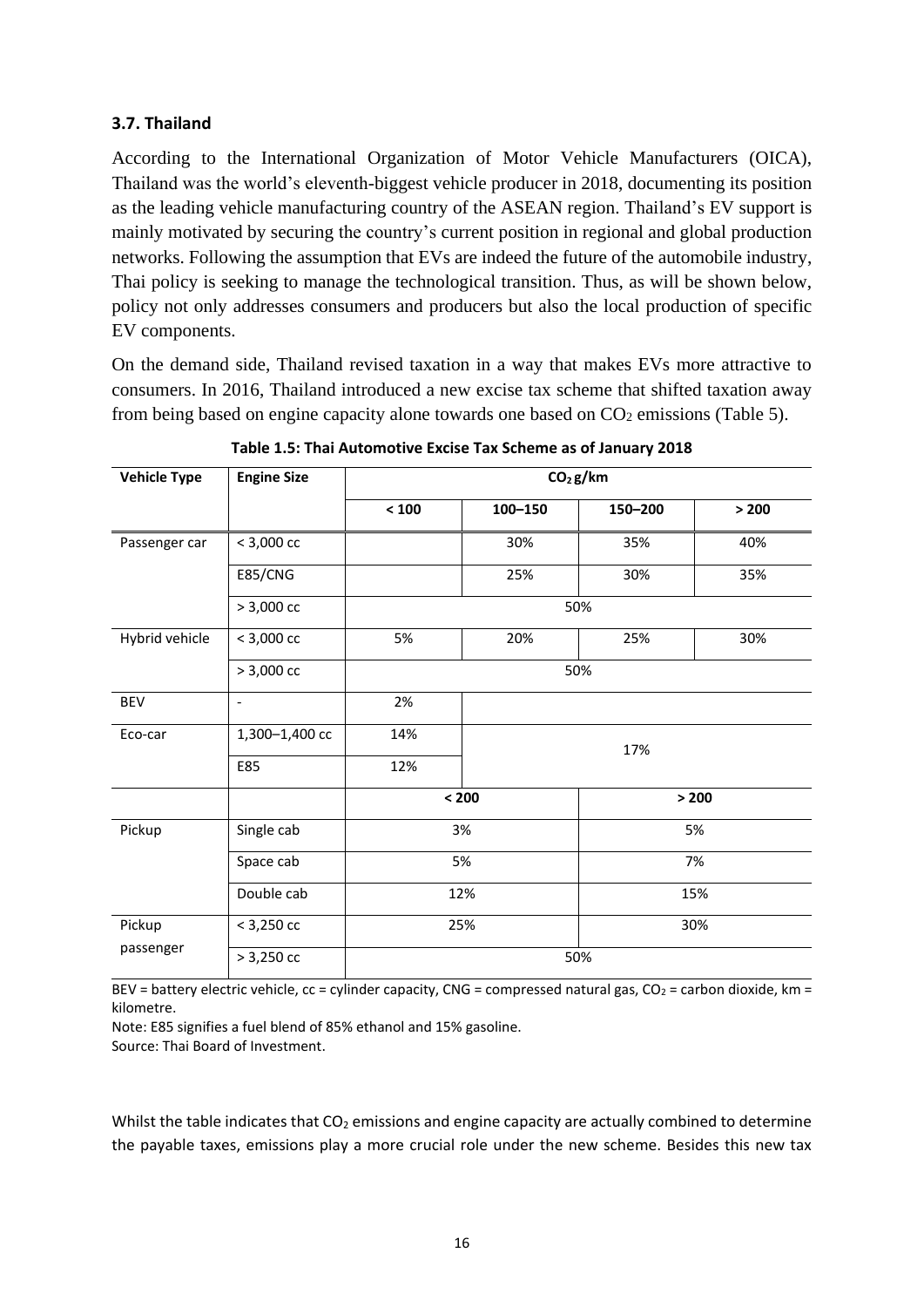regime, Thailand also reduced import tariffs on BEVs to zero to lower costs for consumers. Measures suggest that Thai policymakers prefer supporting BEVs over hybrids.

On the supply side, Thailand has promoted the local production of eco-cars since 2007. According to the definition of the Thai administration, eco-cars are vehicles that have a mileage above 20 km/L gasoline (or diesel equivalent) and emit less than 120g CO<sub>2</sub>/km and meet criteria for other pollutants as required by the Euro 4 standard. To further the domestic production of such eco-cars, the Thai Board of Investment (BOI) granted several incentives to both producers and consumers under the condition that investors agree to production target figures of 100,000 units, which had to be reached after a certain period of operation.<sup>22</sup> Clearly, this policy is designed to promote the evolution of the Thai automotive industry. As past targeting policies led to the specialisation of one-tonne pickup trucks, this new policy consciously seeks to emulate its success. As Thai policymakers, and especially the BOI, understand that pickup trucks are both relatively polluting and technologically simple in comparison to eco-cars, this also indicates that the intention is to stimulate industry development towards more complex, higher value-added products.

Whilst the eco-car programme has provided incentives for fuel-efficient ICEVs, Thailand has also introduced support measures for EV parts manufacturing in the country. From 2012, it offered exemptions from corporate income tax (with a maximum cap) for eight years for investments directed at the production of advanced vehicle technologies. These included ICEV components as well HEV, PHEV, and BEV batteries, and traction motors for HEVs, PHEVs, BEVs, and FCEVs.

In March 2017, the Thai government issued its EV policy. In comparison with other ASEAN Member States, the formulated aims are more long-term oriented. The target number for EVs on Thai roads is 1.2 million vehicles by 2036 and 690 charging stations. The available information suggests that the Thai government only includes all types except FCEVs in its definition of EVs. However, the incentives are most generous for BEVs, reflecting a clear preference of government planners for this type.

BEV investment projects are entitled to a corporate tax exemption of between five to eight years. The duration of this tax exemption can be extended under the following condition: investment in manufacturing in more than one EV core component in Thailand is rewarded by an additional year per component up to a maximum duration of 10 years.

PHEV and BEV bus investment projects are eligible for corporate income tax exemption for three years and import tariff exemptions on production machinery. As in the case of BEVs, production beyond the first EV core component entitles additional years of tax exemption to a maximum of six years.

Investment into HEV manufacturing is entitled to fewer incentives than PHEVs and BEVs. Investing firms will only be granted import tariff exemption on production machinery. Some striking aspects should be highlighted. First, whilst there is still a minimum investment required, the amount is only B1 million (roughly US\$26,000). In comparison to the preceding eco-car programmes, this sum is very low, one may say symbolic. Secondly, differing from eco-car policy, production targets are not included under this scheme. This suggests that policymakers are unable to define a target production figure. Taken these less strict requirements into consideration, it may be concluded that whilst EVs are regarded as important for the future of Thai car manufacturing, the technology is too novel and the demand too uncertain to apply standard policy instruments.

 $22$  Due to limitations in space, additional investment conditions and incentive details cannot be discussed. Detailed information may be obtained from the author through email communication.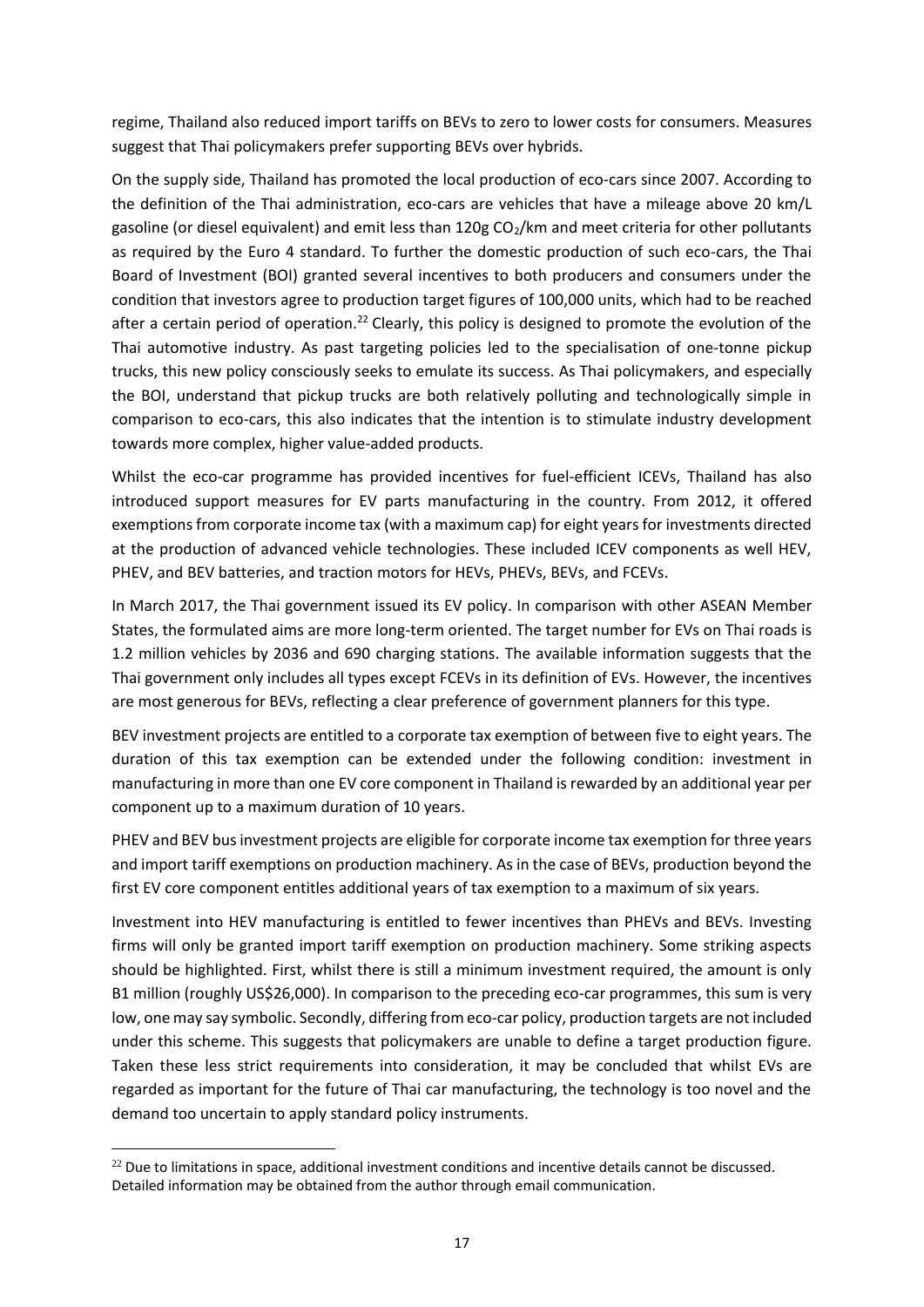Further, incentives will be granted for producing important EV components. Firms investing in manufacturing the following components are entitled to eight years of corporate income tax exemption: batteries, traction motors, battery management systems, DC/DC converters, inverters, electric circuit breakers, portable EV chargers, and EV smart charging systems. Most remarkable is that battery technology has not been specified clearly. The way the policy is phrased, it appears possible that both major EV battery types, i.e. nickel metal hydride (NiMH) and Li-ion batteries are entitled to government support. Whilst the overall direction of policy measures shows a strong tendency to favour BEVs, it would make sense to give priority to Li-ion batteries, which are commonly used in BEVs and PHEVs, and no or at least lower incentives to NiMH batteries, which are mainly utilised in HEVs.

According to the plan, EV policy is divided into three phases. The first was conducted in 2016 and 2017. It should basically prepare subsequent activities by setting up a limited number of charging stations and organise field tests with a limited number of BEVs. The actual research was to be conducted in the second phase, scheduled to last from 2018 to 2020. Trials should test the performance of different battery types and motors and determine the technical standards for vehicles and charging infrastructure. Further, this phase should be utilised to prepare legal and tax frameworks, train bureaucratic staff, and conduct user promotion. The phase should produce a coordinated action plan for the implementation of concrete policy measures from 2021 onwards. Thus, the third stage should see the actual deployment of infrastructure and BEVs in Thailand. Here, it is noteworthy that the EV Action Plan is intended to integrate with other policies, most notably Thailand's Industry 4.0 plans and the smart grid. BEVs should not only be charged through the grid but also be able to feed stored electricity into the grid (so-called vehicle-to-grid capability (V2G)). Therefore, it can be stated that BEV use and production are part of an intended large-scale transformation of the Thai economy away from a country that faces the 'middle-income trap' towards an industrially and economically advanced nation.

Looking at current automobile manufacturing in Thailand, Toyota is locally producing the Camry Hybrid (HEV) since 2009 and manufactured the Prius (HEV) from 2010 to 2015. The Japanese OEM recently announced that it would intensify HEV production in Thailand to take advantage of the provided incentives. Before the Thai government announced its production incentives, Toyota stated that it regarded charging infrastructure as insufficient, indicating the main reason why it would not invest into PHEV or BEV production (Bangkok Post, 2017). Apparently, the incentives did not convince the carmaker to rethink its approach. Nissan located manufacturing of the X-trail Hybrid (HEV) in 2015, i.e. before government incentives were granted. After incentives were introduced, Nissan applied and pledged to produce hybrids and batteries at its plant in Samut Prakan. In January 2019, it was disclosed that the carmaker seeks to make Thailand its second EV production hub besides Japan, which should produce for local demand and export markets (Maikaev, 2019a). Honda has assembled HEV versions of its Jazz, Civic, and Accord models since 2012, 2013 and 2014, respectively. After the BOI's EV scheme was introduced, Mazda decided to produce an undisclosed hybrid model and several components in Thailand (Maikaev, 2018). After gaining approval from the BOI, Mazda recently even applied to extend production to BEVs (Maikaev, 2019b).

Daimler started to assemble CKD kits of the HEV version of its C-class and E-class (C300 and S300 BlueTEC Hybrid) in 2013 and 2014. In 2016, the carmaker updated its model line-up by starting assembly of PHEV versions of the Mercedes-Benz C-class and S-class (C350e and S500e). After Thailand offered incentives, Daimler decided to deepen its production footprint by applying for PHEV battery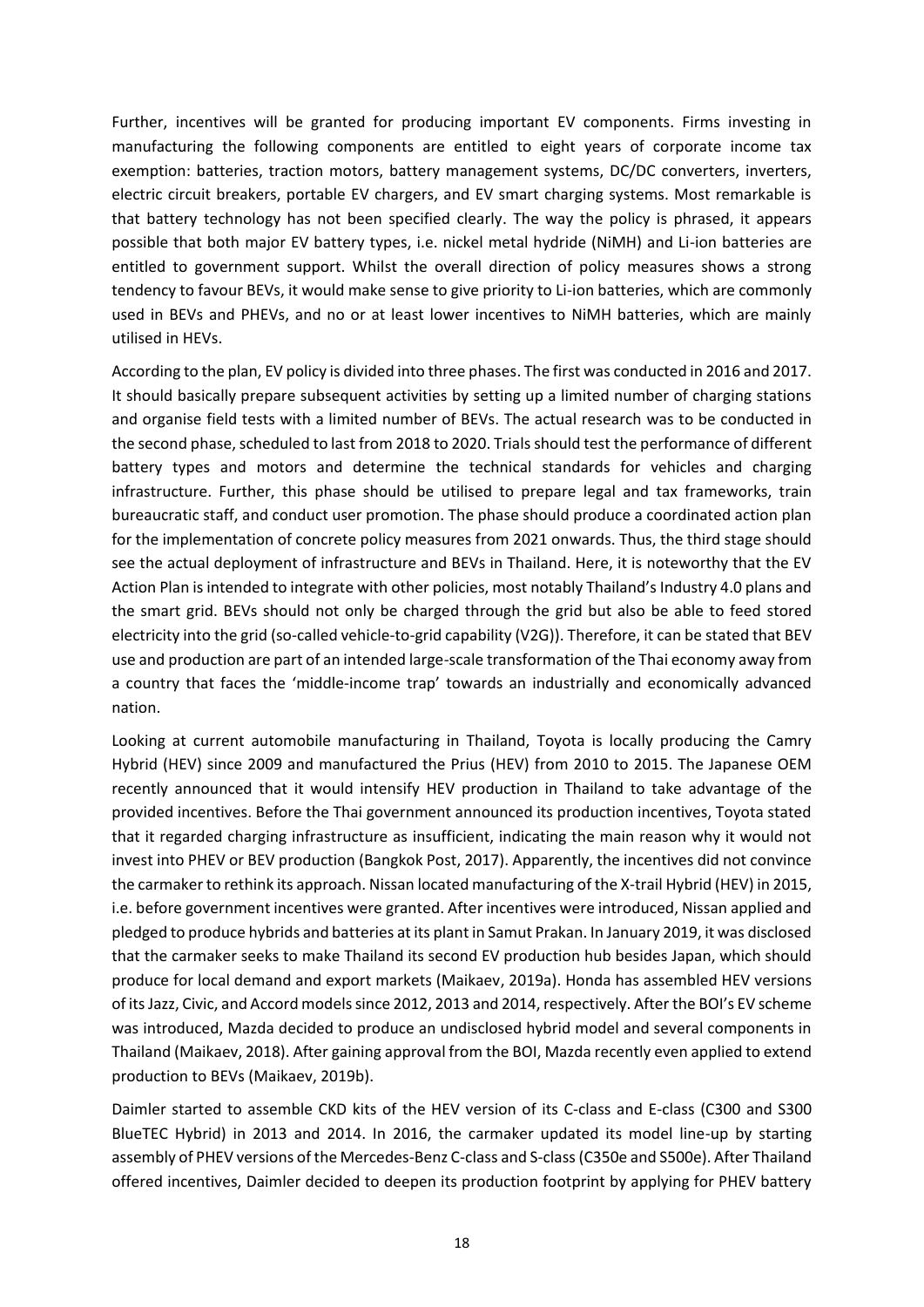production and the production of the EQC, a battery-powered SUV (Maikaev, 2019c). Premium rival BMW adopted a similar model strategy by assembling PHEV versions of its X5 and 3-series (330e) in Rayong since 2017. Government support policy convinced the German carmaker to extend PHEV production to the 5-series and 7-series (530e and 740Le, respectively) (BMW, 2018). As part of the localisation effort, German supplier Dräxlmaier will produce traction batteries for BMW Thailand. Whilst the two German premium brands produced and offered EVs prior to government incentives, the joint venture between Shanghai Automotive Industry Corporation and local conglomerate Charoen Pokphand (SAIC-CP) pledged to produce PHEVs under the BOI's scheme (Apisitniran, 2018).

Also, there is the case of Vera Automotive, a firm founded by five Thai engineers of King Mongkut's Institute of Technology Ladkrabang (Bangkok Post, 2017). The firm developed a BEV called V1, but the vehicle is produced by Geely in China and then exported to Thailand. Thus, whilst the firm is Thai, production is not located in the country, obviously due to the costs related to entering automobile manufacturing. The vehicles are not only sold domestically but also exported to other ASEAN markets and China. First One Mile Mobility (FOMM), a Japanese start-up, entered the Thai market with an investment of roughly US\$30 million to build its first factory with annual production capacity for 10,000 units in Chonburi Province (Kotani, 2018). The newcomer will produce its FOMM One minicar and actually was the first project that was approved under the BOI's EV scheme.

Overall, it appears that most firms already had limited EV assembly operations in Thailand before incentives were offered. This suggests that OEMs made these decisions based on brand strategy in order to increase local sales. Only premium brands currently manufacture PHEVs, indicating that this type of vehicle is a niche market. However, incentives convinced numerous carmakers to invest in the production of various EV types for both local consumption and export.

It has to be pointed out again that the Thai government will be concentrating its efforts on BEV technology, continuing its 'product champion' approach (Natsuda and Thoburn, 2013) to target specific products and promote production and usage. Indeed, representatives of the Thai Automotive Industry Association (TAIA) have already lobbied for EVs to become the third product champion after pickup trucks and eco-cars (The Nation, 2012). However, as an industry lobby that represents carmakers that prioritise different EV types, the fact that the TAIA did not advocate a concentrated BEV push as a strategy is clearly risky in a situation where competition between different technologic solutions – ICEVs, HEVs, PHEVs, BEVs, and even FCEVs – is still open-ended. On the other hand, Thailand's policy to pick winners has been successfully employed in the past, so it is understandable that policymakers prefer to use and further develop tried and tested policy instruments. In the end, Thai policymakers apparently decided to maintain a clear preference whilst simultaneously offering incentives to all EV types. Thailand's vision is clearly the most ambitious of all EV policies, but the strategic approach of how to actually implement this vision is also more concrete than any other national EV policy within ASEAN. As policy has only been recently drafted, there are currently no concrete results visible. Given Thailand's past track record, it may only be stated that the country has demonstrated the ability to attract export-oriented manufacturing and promote domestic sales of targeted vehicle types. Therefore, it is reasonable to assume that a similar strategy could be implemented again with a new product champion. From an academic standpoint, the question of whether the related targets, such as for V2G-capable smart grids and Industry 4.0, can be implemented is highly speculative, because even countries regarded as leading in Industry 4.0 initiatives, such as Germany, cannot state with certainty if or how this Fourth Industrial Revolution will be realised.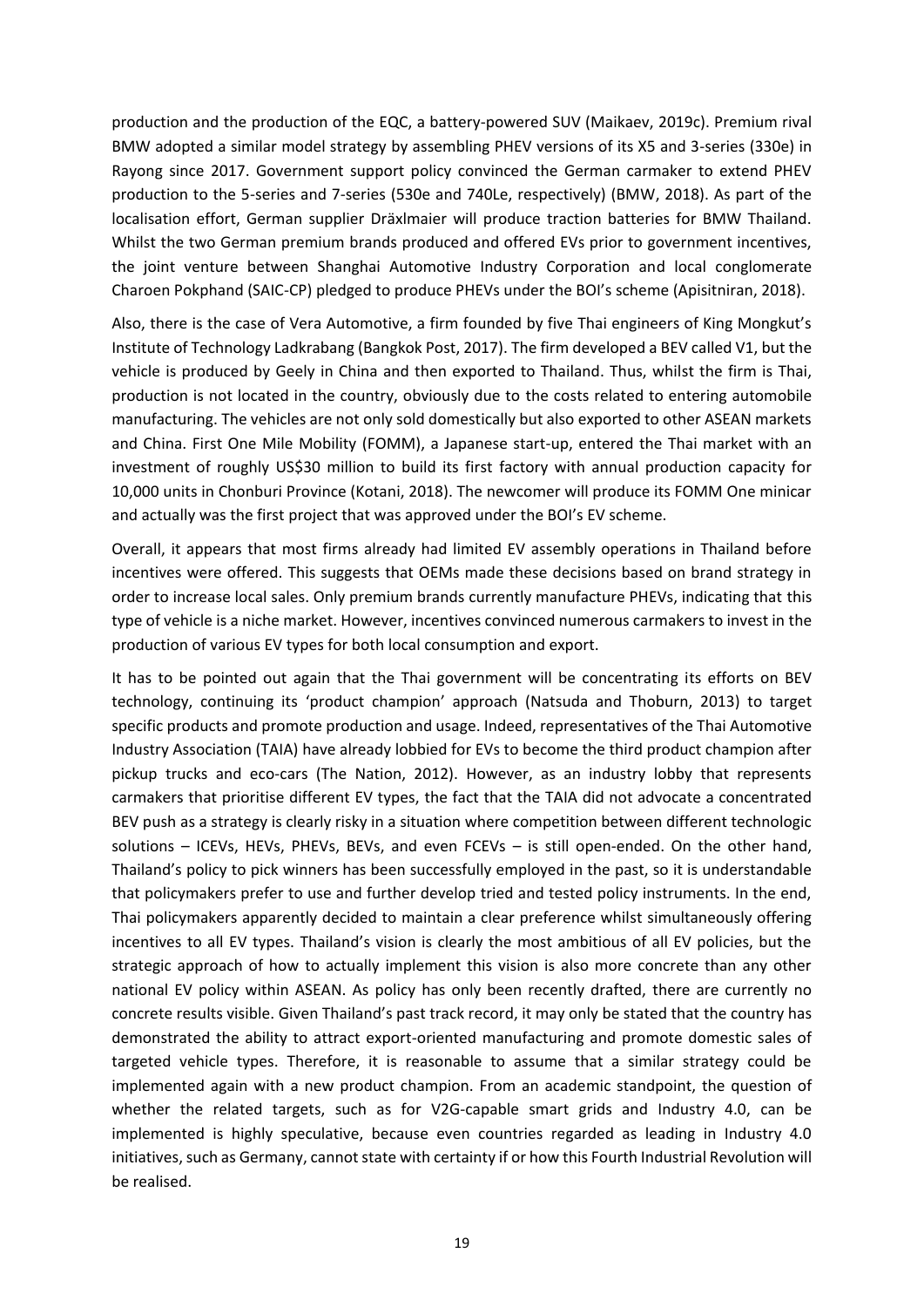Regarding Thai environmental and energy policies, there are two main development goals. Firstly, despite its official status as an upper middle-income country, Thailand nevertheless is amongst those countries that have to achieve relative emission reductions under its commitments against climate change (the Paris Accord), not total reductions. Thus, the aforementioned measures such as the altered vehicle taxation scheme may be appropriate tools for achieving targeted reductions. Secondly, the country seeks to diversify its electricity generation mix towards renewable energy. Currently, renewable sources constitute 8.5%, whilst the remaining 91.5% is based on fossil sources, predominantly gas (70.6%) (IEA, 2016). Until 2036, the country aims to increase the share of renewables to 30%, accounting for growing electricity demand. Moreover, plans to introduce nuclear energy to lower emissions. Whilst plans indicate a shift towards less thermal power generation, a sizable part will remain based on fossil fuels. Against this background, it appears questionable whether targeted BEVs could make an actual contribution towards lower emissions in Thailand. Overall, however, Thailand's environmental and energy policies aim at achieving relative improvements, i.e. improving energy efficiency and diversification of the currently strongly fossil fuel-based electricity mix. Therefore, achieving gradual improvements in fuel efficiency through EV use can be regarded as consistent with environmental policy commitments.

Overall, Thailand's policy on EVs can be regarded from two standpoints. From perspectives that consider market demand and infrastructure, the aims appear highly ambitious and difficult to implement. However, as the aims are rather long-term than short-term and linked to various other plans in the energy and environmental policy fields, many open questions are to be expected. Due to the transformational character of EVs however, policy plans that are aware of various challenges and seek integration and coordination may be appropriate for managing EV-related issues. From an industrial policy standpoint, the measures are straightforward and clearly structured. This may be interpreted as a symbol of Thailand's ambition to defend its position as the leading automotive production hub in the ASEAN region. Policy is obviously concerned with attracting investment in what is regarded as a future core technology. Following by and large existing product champion strategy in industrial policy, Thailand mainly targets a specific type of EV, namely BEVs. At the same time, the absence of production targets indicates that this technology is indeed too novel to be subject to standard policy tool deployment. Whilst carmakers' reluctance toward establishing BEV production in Thailand should be noted, there is less reservation against HEV manufacturing. Despite some open questions, Thailand has drafted the most encompassing and ambitious aims and simultaneously put forward the clearest policy towards the industrial manufacturing of EVs. Therefore, this mixture of tried and tested industrial policy and an agenda that aims at transforming not just the automotive industry but the Thai national industry as a whole appears appropriate to achieve the minimum goal of defending the country's leading position in the regional automotive industry.

#### **3.8. Viet Nam**

Regarding electromobility, Viet Nam is an outlier within the ASEAN region. Whilst the government has so far not had electromobility on its agenda, private enterprises have attempted to promote EVs.

At the time of writing, Viet Nam has no policy to support EVs, be it incentives for adoption, production, or infrastructure creation. Only recently, electromobility is starting to be discussed. The Ministry of Industry and Trade (MOIT) has cooperated with Mitsubishi Motors to study the feasibility and potential promotion of EVs in Viet Nam (Hanoi Times, 2018). The cooperation has so far resulted in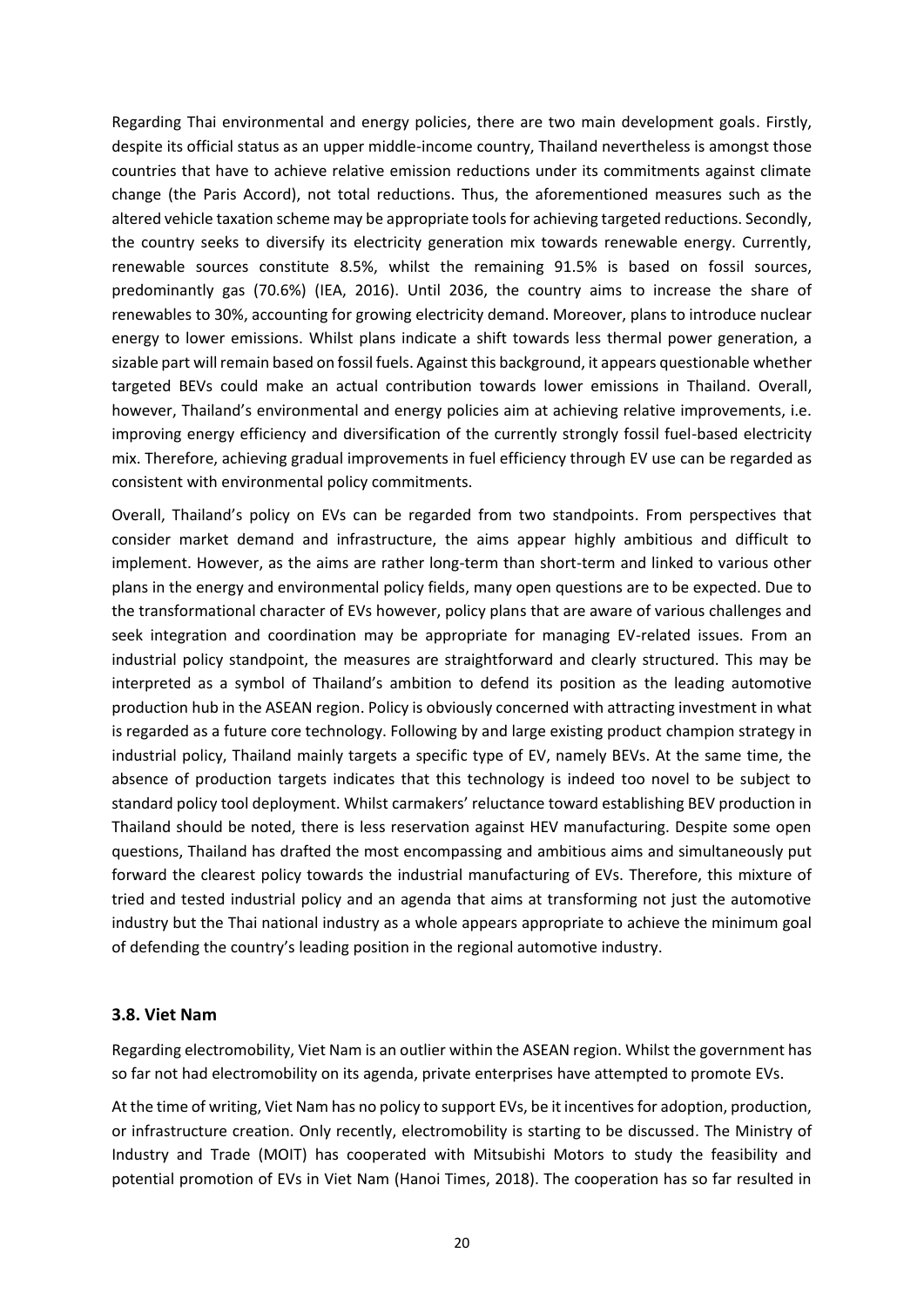the creation of the first EV charging stations in the country – one in Hanoi on the grounds of the MOIT, and one each in Da Nang and Hoi An in Quang Nam Prefecture. The latter two are part of a cooperation between Mitsubishi Electric, the University of Da Nang, and the Central Power Corporation, a subsidiary of Vietnam Electricity, which aims at training technical personnel and the production of charging stations. Thus, if one applies the policy cycle model of Howlett and Ramesh (2003), it may be stated that the topic of electromobility is currently moving from agenda-setting towards formulation. Government action appears to be largely a reaction to impulses set by member firms of the Mitsubishi Group that are active in EV production and EV infrastructure development.

Besides foreign business interests, there are also Vietnamese enterprises that promote electromobility. Most notably, newly founded carmaker Vinfast, a subsidiary of the local conglomerate Vin Group, plans to become an EV producer. Whilst its first three models are conventional vehicles, the fourth model scheduled for release in 2021 should be an EV (Vu, 2020).

Similar to Mitsubishi, Vinfast seems to have identified the lack of charging infrastructure as the Achilles heel of its pronounced business strategy. To overcome this bottleneck, the company has announced its intention to launch between 30,000 and 50,000 charging stations. A major step towards this realisation has been made by signing a memorandum of understanding with PetroVietnam Oil Corporation, the state-owned company in charge of the oil and gas sector, including service stations. According to the memorandum, charging stations should be constructed on 20,000 service stations operated by its partner until 2020 (Reuters, 2018).

It should be pointed out that Vinfast's first product, launched in late 2018, was an electric scooter dubbed Klara. With this move, Vinfast followed in the footsteps of several smaller firms. Pega, formerly HKBike, is a local start-up producing electric scooters since 2012. In 2017, Pega opened a factory with an annual production capacity of 40,000 units in Bac Giang Province that employs 300 workers. Reportedly, Vinfast unsuccessfully tried to take over Pega. Despite this failure, Pega claims that all members of Vinfast's Klara development team were former Pega employees (NNA Business News, 2018). Whilst electric scooters and motorcycles are still a niche, this market is currently exclusively served by local firms. However, this situation is going to change. MDI, a Korean transmission supplier, has set up a joint venture with the Vietnamese N&G Group to produce electric scooters (The Korea Economic Daily, 2017). Similarly, Son Ha Development of Renewable Energy JSC, a member of the local Son Ha Group, inaugurated a plant for electric motorcycle production with an initial annual capacity of 20,000–30,000 units in Bac Ninh Province in northern Viet Nam in October 2020 (Vietnam Plus, 2020). Amongst the major five motorcycle makers in Viet Nam, i.e. Honda, Yamaha, Suzuki, Sanyang Motor (SYM), and Piaggio, only the Italians will launch a competing product, the Vespa Elettrica, in 2019 (Vietnamnet, 2019).

Two aspects stand out from the above description of business activities. First, not electric cars but electric scooters are the focus of enterprise activity. This may be explained by several factors. As Vietnamese roads are still dominated by two-wheelers instead of four-wheelers, targeting this market appears more promising than offering EVs which still cost more than conventional vehicles of a similar size. Additionally, electric scooters do not require specialised charging infrastructure, which is, as aforementioned, currently non-existent. Instead, electric scooters can be charged through any conventional outlet. Second, the market is currently served by start-ups, joint ventures, or newcomers to the automotive industry. Incumbent car and motorcycle producers have refrained from trying to create a market or market niche. Whilst it remains to be seen if electric scooters or even EVs are a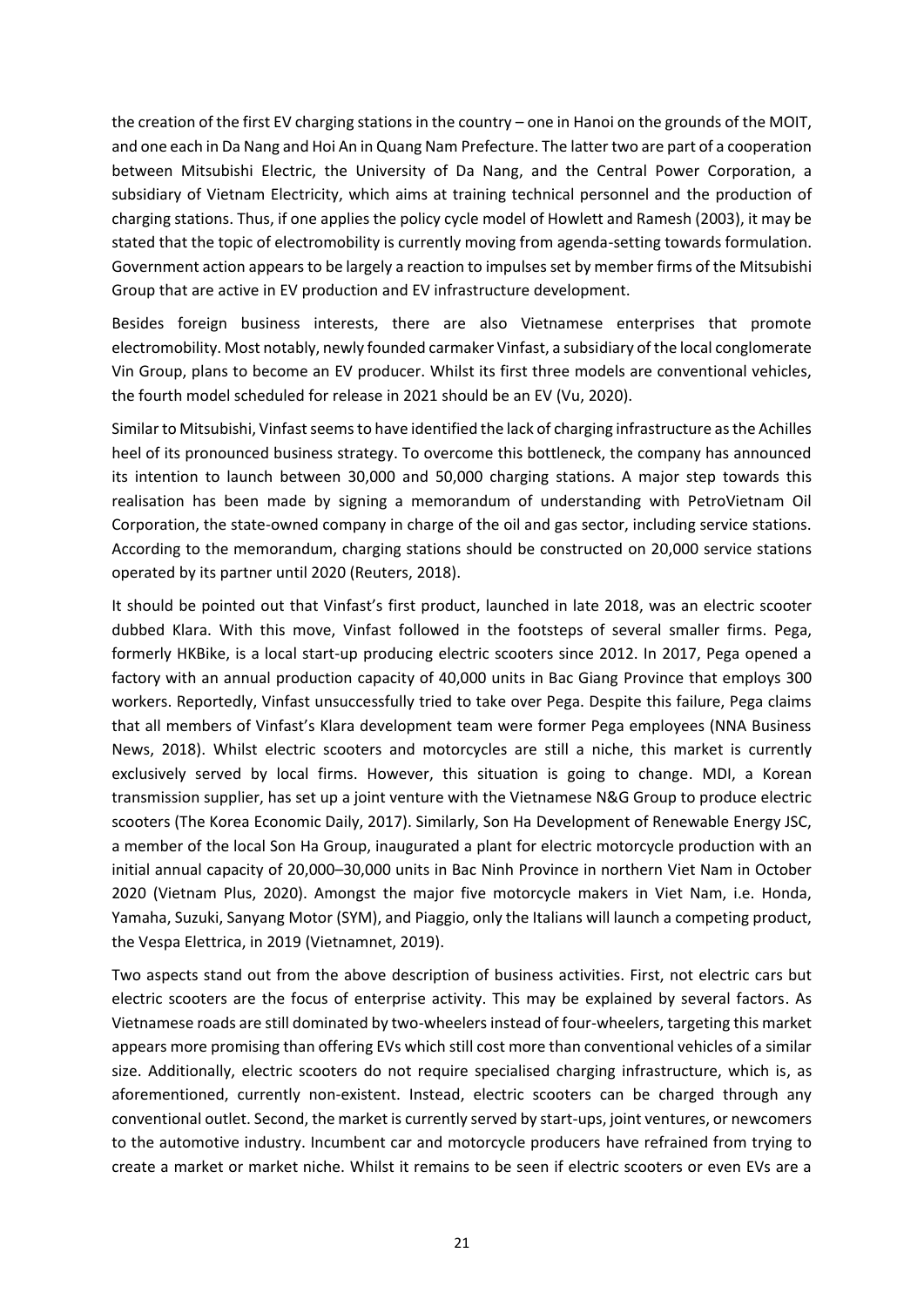sustainable trend or a dead end for business activity, it appears clear that smaller, partly or exclusively local firms seek to promote electromobility as a means to compete against industry incumbents that by and large stick to conventional vehicles.

To summarise, Viet Nam's move towards electromobility is a fairly recent phenomenon that is mainly promoted by private enterprises. It must be emphasised that local business has so far concentrated on electric scooters, and EV production is only planned to commence in 2021. Local motorcycle makers and the newly founded Vinfast regard electromobility as a way to challenge incumbent industry players whose extensive know-how in internal combustion engine technology is hard to challenge. Thus, it may be stated that local enterprises enter the electromobility niche market to avoid competition in an area where incumbents enjoy the depth of technological expertise. The Vietnamese government has only recently started to explore the topic of electromobility, seemingly due to foreign, private sector engagement. This, however, means that local enterprises entered a niche without any dedicated government support.

#### **4. Discussion**

Based on the preceding description of EV policy in ASEAN Member States, we would like to propose a division into groups of countries that share distinct characteristics in their policy approach towards electromobility (Table 6).

| Country                     | <b>EV Definition</b>                                | EV Fleet (year)                                                                                          | <b>EV Unit Target (year)</b>                                                                         | <b>Charging</b><br><b>Stations (year)</b>                                                             |
|-----------------------------|-----------------------------------------------------|----------------------------------------------------------------------------------------------------------|------------------------------------------------------------------------------------------------------|-------------------------------------------------------------------------------------------------------|
| <b>Brunei</b><br>Darussalam | HEV/PHEV/BEV                                        | HEV: 293 (2018)<br><b>BEV: 15</b>                                                                        | $\overline{\phantom{a}}$                                                                             | n.a.                                                                                                  |
| Indonesia                   | HEV/PHEV/BEV                                        | million<br>4.2<br>by<br>2050 (proposal by<br>National<br>Energy<br>Plan)<br>(Tempo,<br>2017b)            | 400,000 EVs +<br>million<br>2.1<br>$E-$<br>motorcycles<br>(20%<br>locally<br>manufactured)<br>(2025) | 479<br>units by<br>10,000<br>2050<br>(proposal<br>National<br>by<br>Plan)<br>Energy<br>(Tempo, 2017b) |
| Malaysia                    | (full<br>EV)<br><b>BEV</b><br>HEV/PHEV (partial EV) | BEV <120 (2016)                                                                                          | (2020;<br>100,000<br>2030?)                                                                          | 200 (309 charging<br>points) (2020)                                                                   |
| Philippines                 | HEV/PHEV/BEV/NEV                                    | E-tricycle: 1,420<br>E-motorcycle:<br>952<br>HEV: n.a.<br>PHEV: n.a.<br><b>BEV: 64</b><br>NEV: 89 (2018) | 1 million (2020)                                                                                     | 4 (only 2 public)<br>(2019)                                                                           |

#### **Table 1.6: Definition of Electric Vehicles, Electric Vehicle Fleets, Electric Vehicle Targets, and the Number of Charging Stations in ASEAN**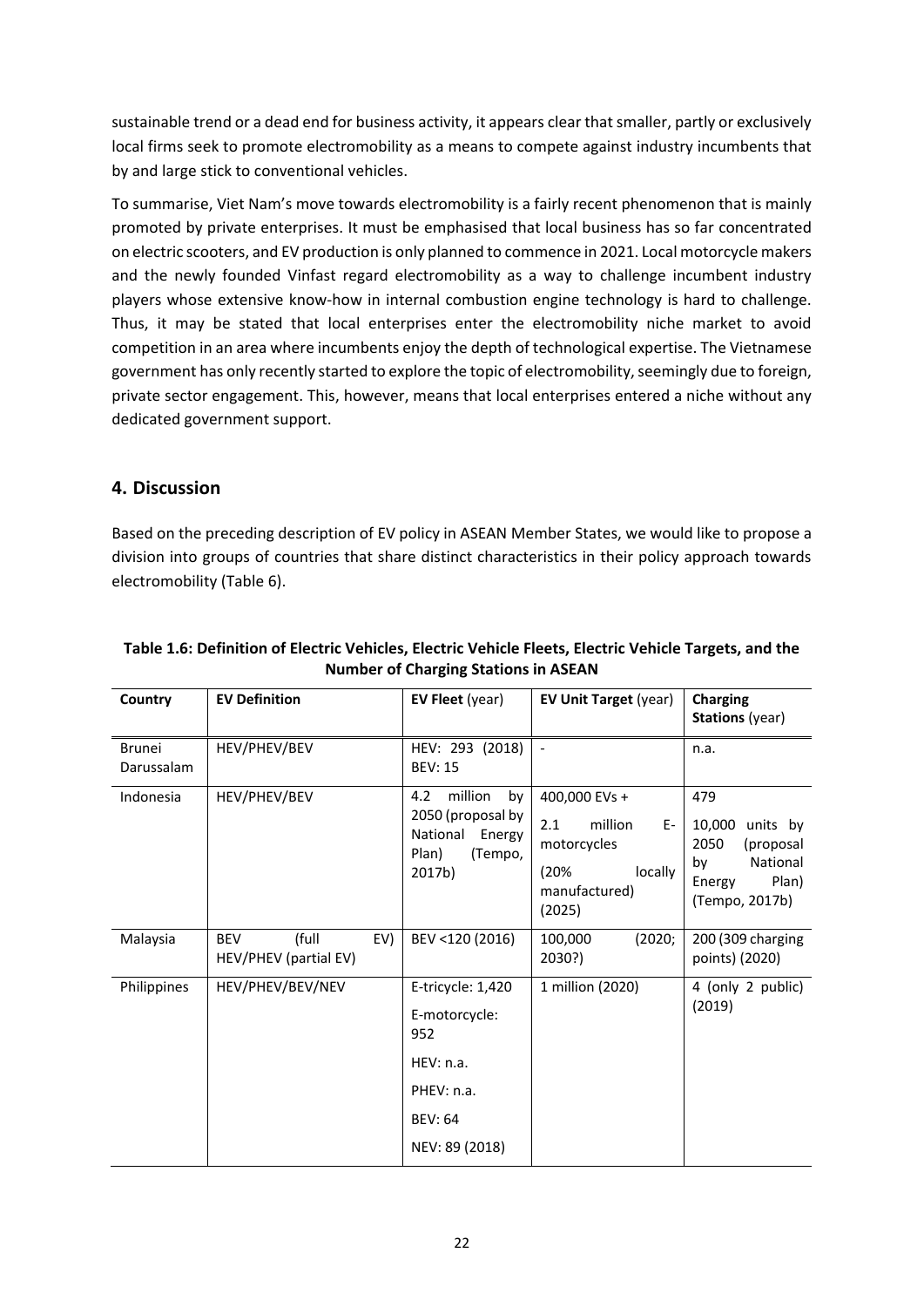| Singapore | HEV/PHEV/BEV     | 44,894<br>HEV:<br>PHEV:<br>473<br>BEV: 1,336 (2019) |                                                                                 | 143 (569 charging<br>points) (2019)                                |
|-----------|------------------|-----------------------------------------------------|---------------------------------------------------------------------------------|--------------------------------------------------------------------|
| Thailand  | HEV/PHEV/BEV     | HEV: 153,184<br>BEV: 2,854 (2019)                   | 1.2 million (2036)                                                              | 527<br>(charging<br>station)<br>(charging<br>817<br>points) (2019) |
| Viet Nam  | HEV/PHEV/BEV/NEV | 1,086 (2016)                                        | 100,000<br>(2020)<br>(included in 6 million<br>eco-friendly vehicles<br>target) | $\mathbf{1}$<br>charging<br>fast<br>station                        |

BEV = battery electric vehicle, EV = electric vehicle, HEV = hybrid electric vehicle, NEV = neighbourhood electric vehicle, PHEV = plug-in hybrid electric vehicle.

Source: Author's investigation and Vietnam Economic News 22.11.2017.

First, Indonesia, Malaysia, and Thailand all seek to promote EV adoption and domestic EV production (Tab. 7). All three countries are mainly interested in promoting their automotive industries.

Second, a shared characteristic of the Philippines and Viet Nam is that they include low-speed vehicles resembling rickshaws, which cannot be used on highways in their target numbers. This in turn explains why target EV adoption numbers are relatively ambitious in comparison to both countries' levels of economic development. Whilst there is no common name for those vehicles, they may be called neighbourhood electric vehicles (NEVs), a term originally coined in California when debating the zeroemission vehicle mandate. A second shared characteristic is that both countries mainly rely on foreign investment or assistance for EV infrastructure development. This is due to the fact that both countries are still developing economies with low infrastructure investment budgets.

Third, Brunei and Singapore have not formulated any dedicated policy towards EVs. Nevertheless, both nations address EVs in their overall transport policies. In the case of Brunei, there are no signs that EVs should be promoted. Whilst government policy aims at improving energy efficiency, policy documents are rather vague and mention a large variety of vehicle and fuel types that should be utilised to achieve this aim.<sup>23</sup> It appears that Brunei's economic dependency on the export of fossil fuels is the main reason for it taking a rather lukewarm approach towards EVs.

The final group consists of Cambodia, the Lao PDR, and Myanmar, which all have no EV policy or aims put in place. All countries lack consumer purchasing power for costly EVs and the public budget to develop EV-related infrastructure. Hence, it cannot be surprising that these countries do not address EVs through public policy. This, however, does not mean that there are no EV projects. In the case of the Lao PDR, for instance, EV buses, mini buses, rickshaws, and motorcycles are promoted via Official Development Assistance (ODA) projects to take advantage of the country's abundant hydropower for sustainable mobility. In these countries, EVs in the conventional sense do not seem to have a bright future. The price gap between a conventional ICEV and an EV of comparable size is still around US\$5,000, i.e. the price difference is greater than the per capita gross domestic product in these least

<sup>&</sup>lt;sup>23</sup> Brunei's Land Transport Master Plan mentions BEVs and HEVs as well as fuel-efficient vehicles (FEVs), which include vehicles that use CNG, LPG, and fuel-efficient ICEVs. However, there is no further specification of which criteria define the latter type.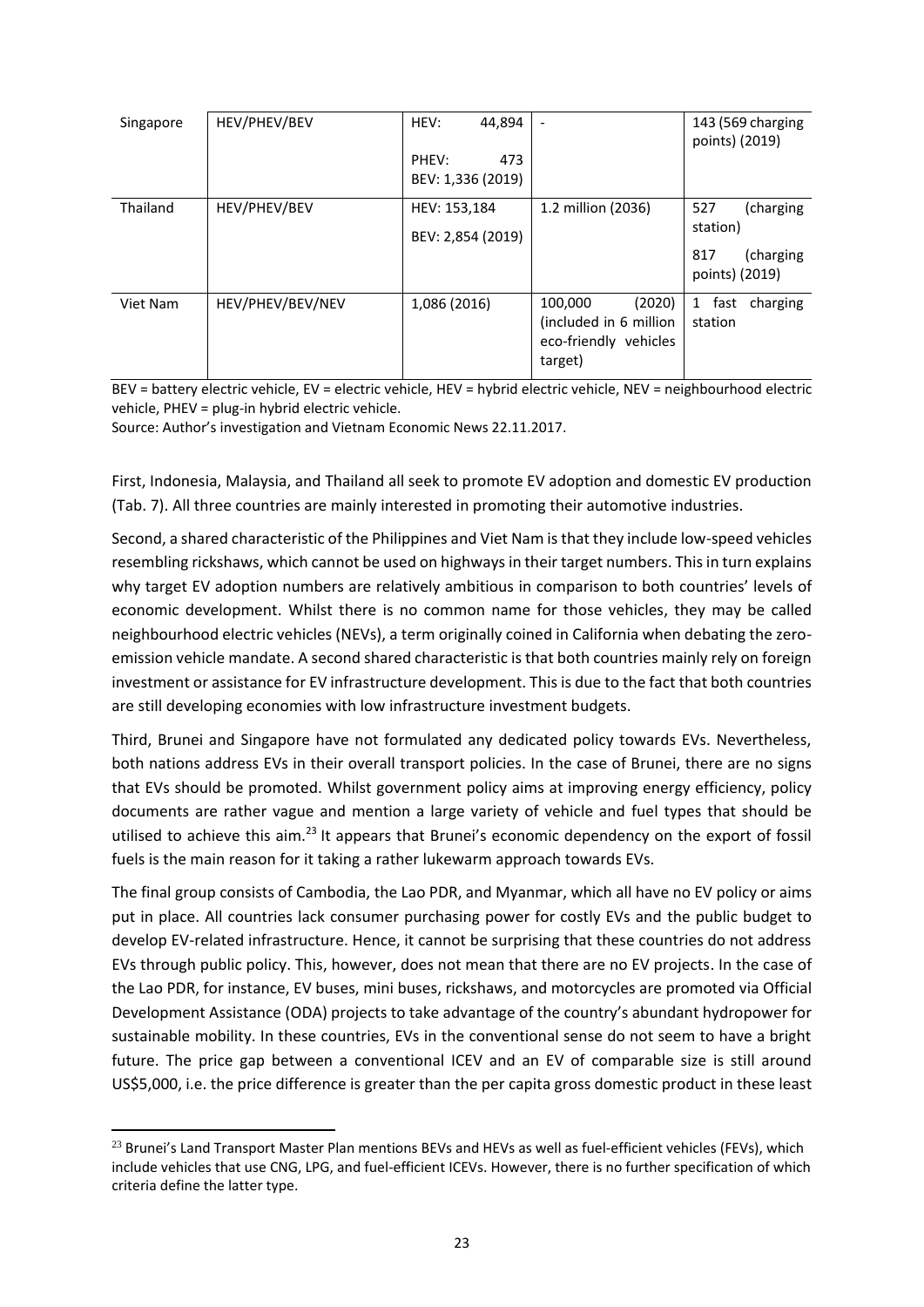developed countries. Therefore, assuming widespread EV adoption appears highly unlikely. Simultaneously, electric scooters and motorcycles may be an option to foster personal mobility without creating negative externalities in the form of air pollution.

| Country           | Incentive                                                                                           |  |  |
|-------------------|-----------------------------------------------------------------------------------------------------|--|--|
| Brunei Darussalam | $\overline{a}$                                                                                      |  |  |
| Indonesia         | Producers:                                                                                          |  |  |
|                   | 1. Exemption from customs duty on SKD and CKD kits<br>during the initial stage of the project       |  |  |
|                   | 2. Exemption of customs duty on production-related<br>capital goods                                 |  |  |
|                   | 3. Incentives for charging station production<br>(including equipment)                              |  |  |
|                   | Consumers:                                                                                          |  |  |
|                   | 1. Exemption from luxury sales tax                                                                  |  |  |
|                   | 2. Reduction or exemption from regional or central<br>government taxes (e.g. motor vehicle tax)     |  |  |
|                   | 3. Lowered parking tariffs (determined by the local<br>government)                                  |  |  |
| Malaysia          | Announced in National Automotive Policy (NAP) 2020<br>but not specified                             |  |  |
| Philippines       | Under deliberation                                                                                  |  |  |
| Singapore         | Consumers:                                                                                          |  |  |
|                   | EVs are subject to a rebate on the Additional<br>Registration Fee under the Vehicle Emission Scheme |  |  |
| Thailand          | Producers:                                                                                          |  |  |
|                   | 1. Corporate tax exemption (duration depends on<br>electric vehicle type)                           |  |  |
|                   | 2. Import tariff exemption for production machinery                                                 |  |  |
|                   | Consumers:                                                                                          |  |  |
|                   | Lowered excise tax rates                                                                            |  |  |
| Viet Nam          | Under deliberation                                                                                  |  |  |

|  |  | Table 1.7. Incentives for Electric Vehicle Adoption and Production |
|--|--|--------------------------------------------------------------------|
|  |  |                                                                    |

SKD = semi-knock down, CKD = complete knock down. Source: Authors' investigation.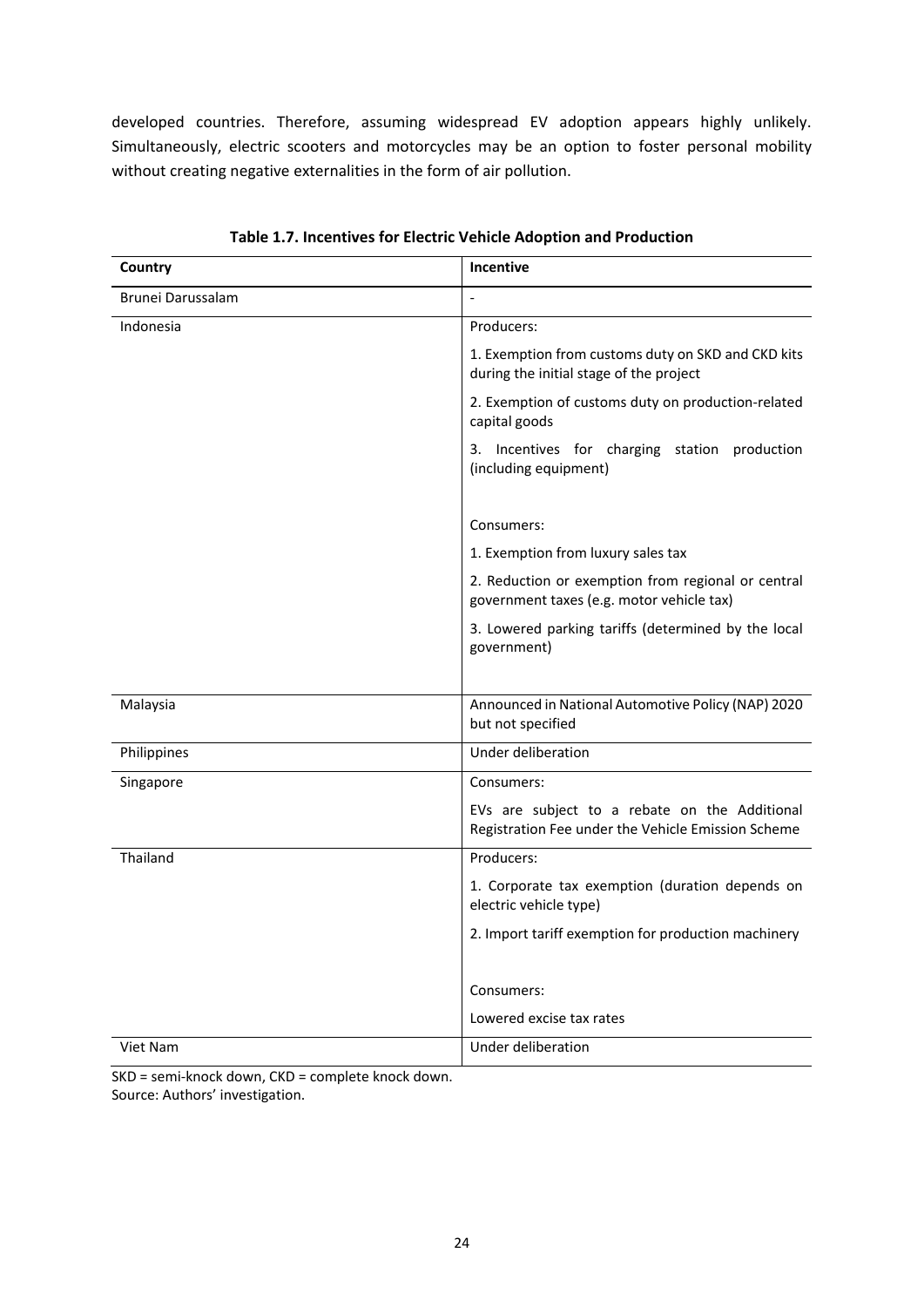#### **5. Conclusion**

Electromobility is a topic that receives differing levels of attention and support in the ASEAN region. The differences are due to different national objectives towards the topics of energy, environment, and transportation, which are all interrelated with electromobility. Despite differences in detailed policy, grouping countries that share basic policy objectives for EVs is possible.

First, Indonesia, Malaysia, and Thailand all seek to promote electromobility to defend and potentially expand their positions as vehicle manufacturing bases. Thai policy follows established policy to support assembly and component production. Simultaneous support aims at attracting a significant part of the EV supply chain to promote technological upgrading. Amongst all ASEAN members, Thailand has the strongest automotive industry, so it stands to lose significantly if the anticipated shift towards EVs is missed or mismanaged. Thus, Thai policy is the most comprehensive and seeks to link electromobility to issues such as smart grids and increased automation, often dubbed Industry 4.0. Malaysia also promotes EVs to support its local manufacturing industry. The main difference with Thailand's policy is in the details. Whilst Thailand formulates clear conditions for incentives, Malaysia's policy is vaguer and welcomes negotiations between the state and (foreign) investors. Indonesia's policy was only recently announced. The aim for EV market share must be called ambitious as EVs are still considerably more expensive than conventional cars. Whilst the intention is very clearly aimed at promoting local vehicle manufacturing and local supply chain creation, it can be doubted that ambitious local content requirements can be realised.

Second, the Philippines and Viet Nam also seek to promote electromobility but lack both the fiscal muscle and policy coordination to actively support private sector activity. It appears that policy in both countries consists of either just aims or is still under deliberation. Thus, whilst the policy objectives are similar to those of the first group, actual policy is too vague to effectively promote the aims.

Third, the small nations of Brunei and Singapore are somewhat reluctant proponents of electromobility. The sources of their reluctance, however, are different. As a country whose national economy is based on fossil energy sources, Brunei has little interest in promoting mobility based on electricity. Whilst electricity can be generated from fossil sources, electromobility is increasingly promoted in tandem with renewable energy generation, so the sultanate may not be inclined to actively promote EV use. In the case of Singapore, the city state simply follows its established policy practice to limit private car-ownership due to scarcity of land and air pollution. As Singapore has actively promoted public or at least multi-modal transport for almost two decades, the general tendency to limit private vehicle use in any form is also applied to EVs. Thus, whilst there are some trials, support is rather limited, especially considering the wealth of Singapore.

Fourth, the least developed ASEAN members, Cambodia, the Lao PDR, and Myanmar, lack the economic muscle to promote EVs. These countries are all still in a pre-motorisation phase, so national policymakers' priorities lie in other fields of economic development. Hence, they have not been covered in this analysis.

Our analysis strongly suggests that the basic question of whether an (ASEAN) country has an automotive industry influences its engagement with EV policies. Countries with an industry, especially one that goes beyond mere assembly, are all trying to convince carmakers to invest in EV production within their borders. Quite clearly, all countries in the first group perceive EVs as the likely evolutionary step for automotive industry development and seek to position their domestic industries within this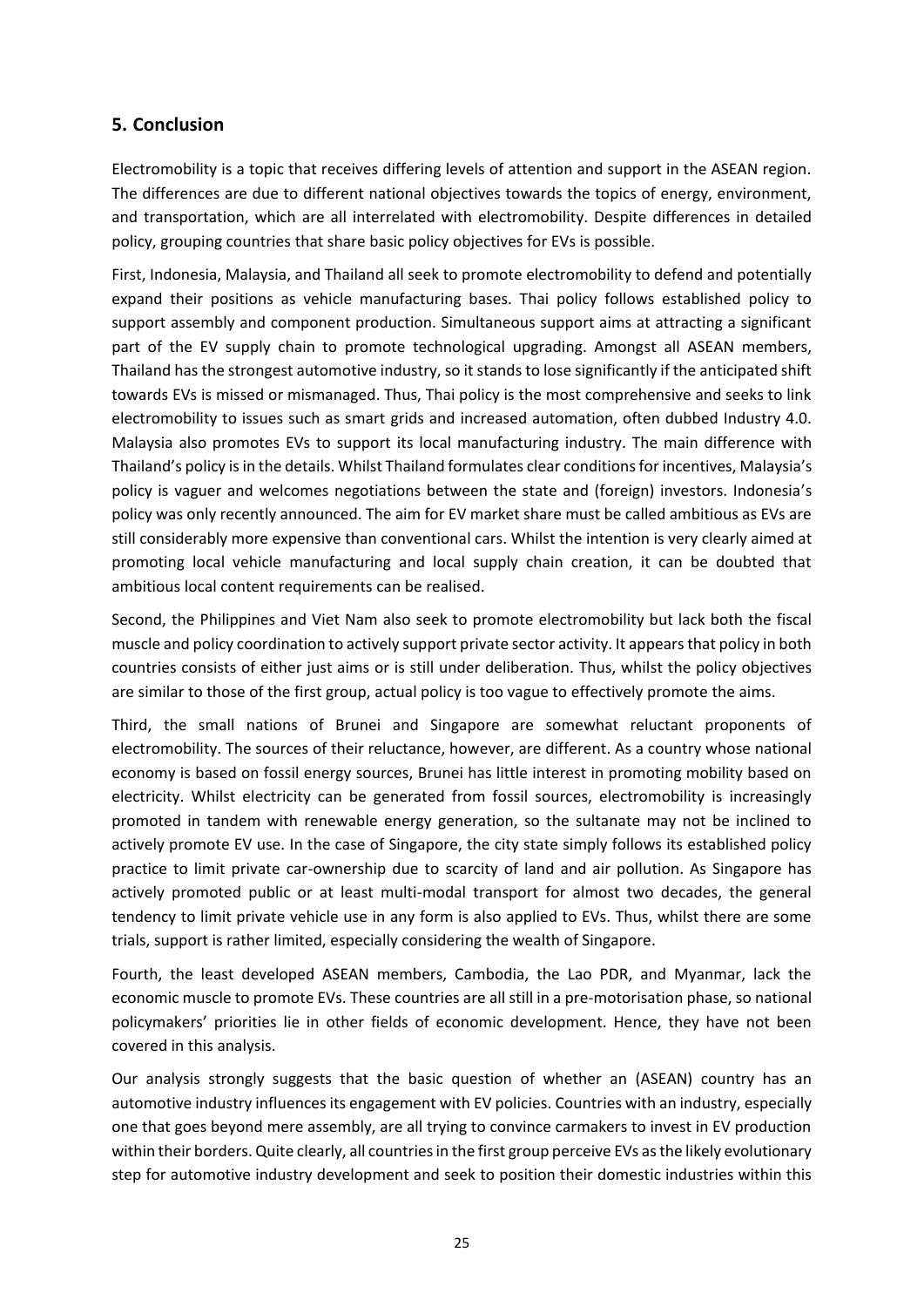anticipated new paradigm. Whilst the Philippines and Viet Nam also seem to be interested in promoting EV production and adoption, their policies are less clearly defined. Arguably, these countries are still seeking to secure positions in current ICEV supply chains and further lack the level of economic development to be able to support demand for still-costly EVs. Countries without an industry, such as Brunei and Singapore, as well as Cambodia, the Lao PDR, and Myanmar, display a much lower tendency to support EV adoption. Whilst this is not unsurprising in the case of the latter three countries, the former two have distinct policy priorities that explain their lack of engagement.

Regarding lessons for other developing countries, the comparison with China may provide a basic differentiation. China was rather successful in promoting EVs, especially BEVs. It used supply and demand side policies to nurture domestic vehicle and component producers. Thus, Chinese firms have emerged as principal challengers against incumbent Japanese and Korean EV battery suppliers. Therefore, it may be stated that China is building a supply chain that encompasses domestic firms and know-how. In contrast, ASEAN countries, especially the described groups one and two, mainly seek to join supply chains as processors or final assembly destinations. It may be stated that China is attempting to build a highly integrated (B)EV industry, and ASEAN countries are attempting to moderate (anticipated) technological change that is spearheaded by China, the triad (Europe, Japan, and the US) and the Republic of Korea. Ambitions are simply different – whilst China sees BEVs as a chance to challenge incumbent industry leaders by leapfrogging into BEV technology, ASEAN countries basically seek to maintain their position as car-making countries without attempting to create industry leadership. This also explains why demand side policies differ. China artificially creates demand for BEVs in order to give domestic firms the opportunity to acquire skills in production as well as in product development and improvement. As this is not the motivation of ASEAN Member States, the countries currently concentrate incentives in the supply side to attract carmakers and component producers. Thus, China and ASEAN Member States' policies may be differentiated by the difference between creating and joining a supply chain.

#### **References**

- Asian Development Bank (ADB) (2012), Philippines: 'Mitigation of Climate Change Through Increased Energy Efficiency and the Use of Clean Energy', Proposed Market Transformation through Introduction of Energy Efficient Electric Tricycle Project (Project Number: 43207) (project presentation). [https://www.adb.org/sites/default/files/projects/163994/43207-012-phi](https://www.adb.org/sites/default/files/projects/163994/43207-012-phi-dpta-08.pdf)[dpta-08.pdf](https://www.adb.org/sites/default/files/projects/163994/43207-012-phi-dpta-08.pdf) (accessed 01 February 2021).
- Apisitniran, L. (2018), BoI Approves 3 EV Projects, Including Charging Stations. Bangkok: Bangkok Post. [https://www.bangkokpost.com/business/news/1600710/boi-approves-3-ev-projects](https://www.bangkokpost.com/business/news/1600710/boi-approves-3-ev-projects-including-charging-stations)[including-charging-stations](https://www.bangkokpost.com/business/news/1600710/boi-approves-3-ev-projects-including-charging-stations) (accessed 01 February 2021).
- Asmarini, W. (2018), Construction of \$4 Billion Indonesia EV Battery Project Begins Jan 2019: Minister. Reuters. [https://www.reuters.com/article/us-indonesia-nickel-batteries/construction-on-4](https://www.reuters.com/article/us-indonesia-nickel-batteries/construction-on-4-billion-indonesia-ev-battery-project-begins-jan-2019-minister-idUSKCN1NZ1AB) [billion-indonesia-ev-battery-project-begins-jan-2019-minister-idUSKCN1NZ1AB](https://www.reuters.com/article/us-indonesia-nickel-batteries/construction-on-4-billion-indonesia-ev-battery-project-begins-jan-2019-minister-idUSKCN1NZ1AB) (accessed 01 February 2021).
- Bangkok Post (2017), Thai Electric Car Rolls Out, (14 January 2017), <https://www.bangkokpost.com/business/1179837/thai-electric-car-rolls-out> (accessed 01 February 2021).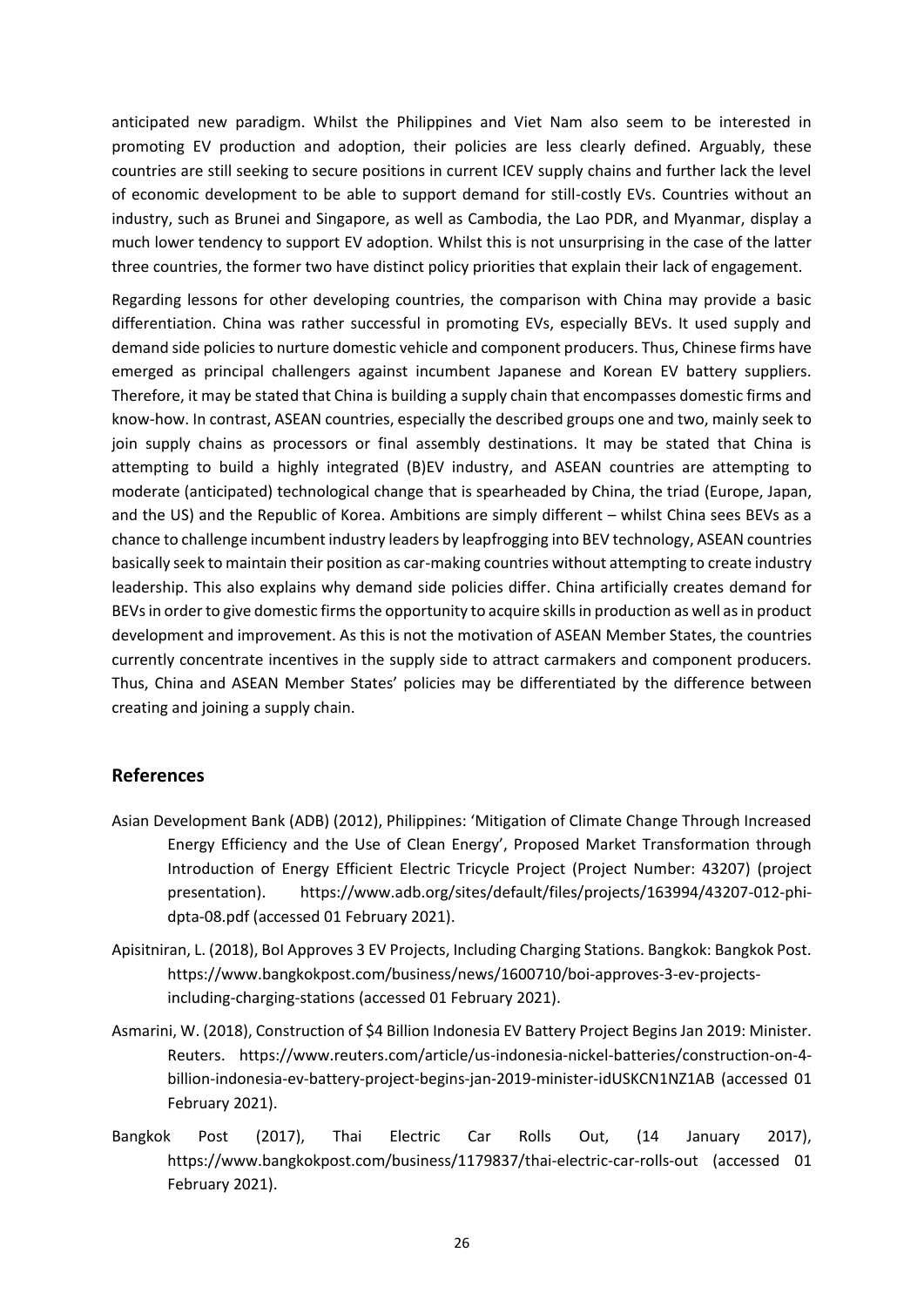- Bangkok Post (2017), Toyota Head Aims to Steer EV Market, (29 November 2017), <https://www.bangkokpost.com/business/1368815/toyota-head-aims-to-steer-ev-market> (accessed 01 February 2021).
- Barahan, E.M. (2017), Estrada Distributes First 50 Units in Manila E-trike Program. Inquirer. [http://newsinfo.inquirer.net/886762/estrada-distributes-first-50-units-in-manila-e-trike](http://newsinfo.inquirer.net/886762/estrada-distributes-first-50-units-in-manila-e-trike-program)[program](http://newsinfo.inquirer.net/886762/estrada-distributes-first-50-units-in-manila-e-trike-program) (accessed 01 February 2021).
- BMW (2018), BMW Group Thailand Localizes High-voltage Battery Production, press release. BMW. [https://www.press.bmwgroup.com/global/article/detail/T0287652EN/bmw-group-thailand](https://www.press.bmwgroup.com/global/article/detail/T0287652EN/bmw-group-thailand-localizes-high-voltage-battery-production?language=en)[localizes-high-voltage-battery-production?language=en](https://www.press.bmwgroup.com/global/article/detail/T0287652EN/bmw-group-thailand-localizes-high-voltage-battery-production?language=en) (accessed 01 February 2021).
- Brown, S., D. Pyke, and P. Steenhof (2010), 'Electric Vehicles: The Role and Importance of Standards in an Emerging Market', Energy Policy, 38(7), pp.3797–806.
- Cano, Z.P., D. Banham, S. Ye, A. Hintennach, J. Lu, M. Fowler, and Z. Chen (2018), 'Batteries and Fuel Cells for Emerging Electric Vehicle Markets', Nature Energy, 3(4), pp.279–89.
- Channel News Asia (2019), SP Group Rolls Out First Wave of Electric Vehicle Charging Points. Channel News Asia. [https://www.channelnewsasia.com/news/singapore/38-electric-vehicle](https://www.channelnewsasia.com/news/singapore/38-electric-vehicle-charging-points-rolled-out-sp-group-11101228)[charging-points-rolled-out-sp-group-11101228](https://www.channelnewsasia.com/news/singapore/38-electric-vehicle-charging-points-rolled-out-sp-group-11101228) (accessed 01 February 2021).
- Clean Malaysia (2017), Switching to Green Cars in Malaysia, Clean Malaysia (16 April 2017), <https://cleanmalaysia.com/2017/04/16/switching-green-cars-malaysia/> (accessed 01 February 2021)
- Coffin, D. and J. Horovitz (2018), 'The Supply Chain for Electric Vehicle Batteries', Journal of International Commerce and Economics, December 2018.
- Davies, E. and K. Kapoor (2019), Indonesia to Tap Nickel Laterite, Make Batteries to Become EV Hub. Kitco. [https://www.kitco.com/news/2019-02-22/Indonesia-to-tap-nickel-laterite-make](https://www.kitco.com/news/2019-02-22/Indonesia-to-tap-nickel-laterite-make-batteries-to-become-EV-hub.html)[batteries-to-become-EV-hub.html](https://www.kitco.com/news/2019-02-22/Indonesia-to-tap-nickel-laterite-make-batteries-to-become-EV-hub.html) (accessed 01 February 2021).
- DTI-BOI (2014), 2014 Investment Priorities Plan. Industry Development for Inclusive Growth. Manila: DTI-BOI.
- Figenbaum, E. (2017), 'Perspectives on Norway's Supercharged Electric Vehicle Policy', Environmental Innovation and Societal Transitions, 25, pp.14–34.
- Greentech Malaysia (undated), Electric Mobility. Greentech Malaysia. <https://www.greentechmalaysia.my/expertise/em> (accessed 01 February 2021).
- Gustafsson F. (2007), Malaysia Industrial Policy, 1986-2002, in Jomo K. S. ed., Malaysia Industry Policy, National University of Singapore (NUS) Press.
- Hamid, A.J. (2016), Proton's Hybrid Misadventures. New Straits Times. <https://www.nst.com.my/news/2016/04/138329/protons-hybrid-misadventures> (accessed 01 February 2021).
- Hanoi Times (2018), Vietnam to Cooperate with Mitsubishi Motors in Developing Electric Vehicles. Hanoi Times. [http://www.hanoitimes.vn/science-tech/2018/01/81e0c051/vietnam-to](http://www.hanoitimes.vn/science-tech/2018/01/81e0c051/vietnam-to-cooperate-with-mitsubishi-motors-in-developing-electric-vehicles/)[cooperate-with-mitsubishi-motors-in-developing-electric-vehicles/](http://www.hanoitimes.vn/science-tech/2018/01/81e0c051/vietnam-to-cooperate-with-mitsubishi-motors-in-developing-electric-vehicles/) (accessed 01 February 2021).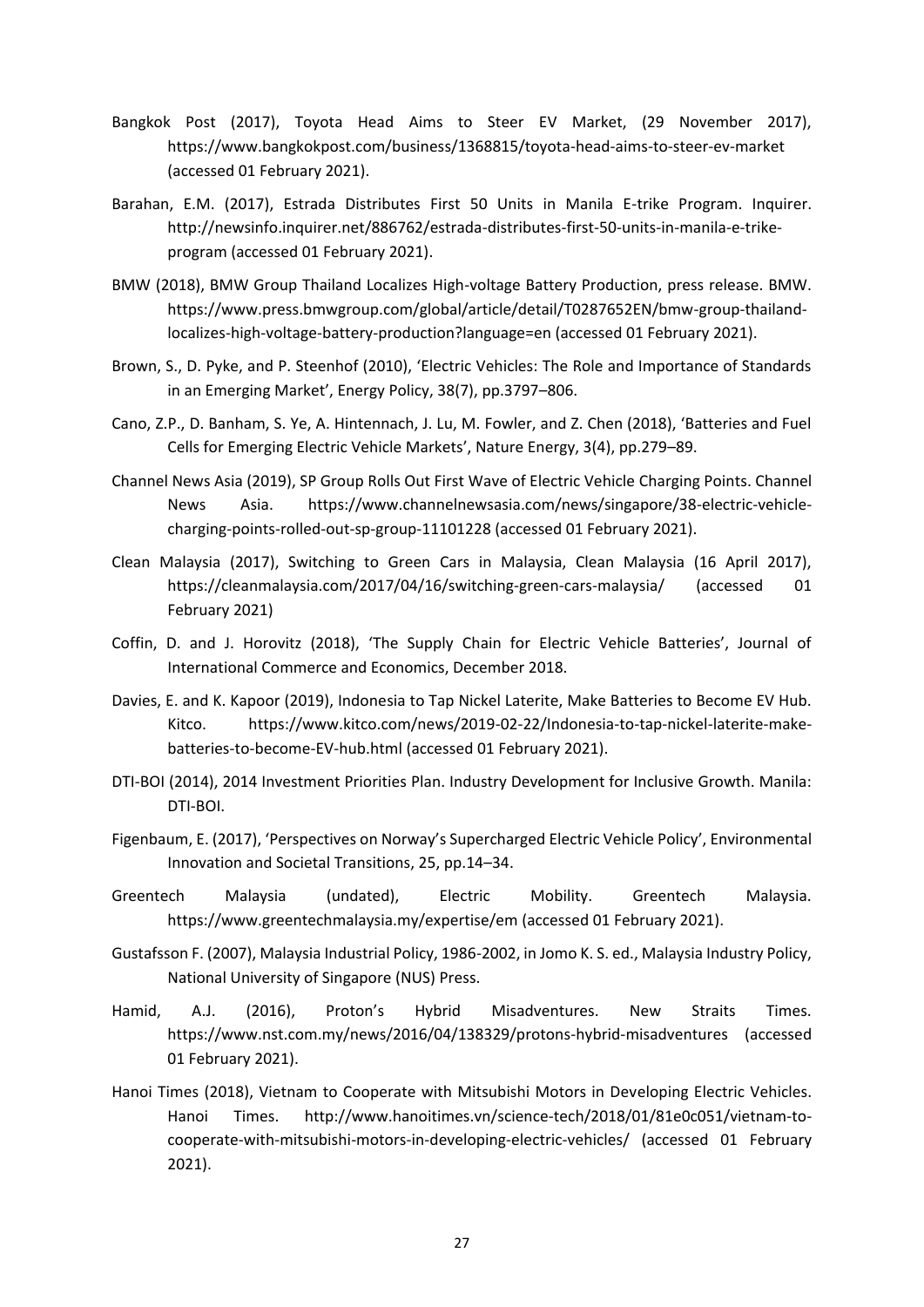- Helveston, J.P., Y. Liu, E.M. Feit, E. Fuchs, E. Klampfl, and J.J. Michalek (2015), 'Will Subsidies Drive Electric Vehicle Adoption? Measuring Consumer Preferences in the U.S. and China', Transportation Research Part A, 73, pp.96–112.
- Hertzke, P., N. Muller, and S. Schenk (2017), Dynamics in the Global Electric Vehicle Market. McKinsey Center for Future Mobility. [https://www.mckinsey.com/industries/automotive-and](https://www.mckinsey.com/industries/automotive-and-assembly/our-insights/dynamics-in-the-global-electric-vehicle-market)[assembly/our-insights/dynamics-in-the-global-electric-vehicle-market](https://www.mckinsey.com/industries/automotive-and-assembly/our-insights/dynamics-in-the-global-electric-vehicle-market) (accessed 01 February 2021)
- Holtsmark, B. and A. Skonhoft (2014), 'The Norwegian Support and Subsidy Policy of Electric Cars. Should It Be Adopted by Other Countries?', Environmental Science & Policy, 42, pp.160–68.
- Howlett, M. and M. Ramesh (2003), Studying Public Policy. Policy Cycles & Policy Subsystems. 2nd ed. Oxford: Oxford University Press.
- Indonesia Economic Forum (2019), The Race Is On! Electric Vehicles in Indonesia. Indonesia Economic Forum. [https://www.indonesiaeconomicforum.com/the-race-is-on-electric-vehicles-in](https://www.indonesiaeconomicforum.com/the-race-is-on-electric-vehicles-in-indonesia/)[indonesia/](https://www.indonesiaeconomicforum.com/the-race-is-on-electric-vehicles-in-indonesia/) (accessed 01 February 2021).

International Energy Agency (2016), Medium-Term Renewable Energy Market Report 2016, IEA, Paris.

- International Energy Agency (2018), Global EV Outlook 2018, IEA, Paris
- International Energy Agency (2019), Global EV Outlook 2019, IEA, Paris.
- Jakarta Post (2017a), Indonesia Pushes Electric Car Development. Jakarta: Jakarta Post. [http://www.thejakartapost.com/news/2017/10/30/indonesia-pushes-electric-car](http://www.thejakartapost.com/news/2017/10/30/indonesia-pushes-electric-car-development.html)[development.html](http://www.thejakartapost.com/news/2017/10/30/indonesia-pushes-electric-car-development.html) (accessed 01 February 2021).
- Jakarta Post (2017b), RI Prepares Regulation to Make Way for Electric Cars. Jakarta: Jakarta Post. [http://www.thejakartapost.com/news/2017/07/20/ri-prepares-regulation-make-way](http://www.thejakartapost.com/news/2017/07/20/ri-prepares-regulation-make-way-electric-cars.html)[electric-cars.html](http://www.thejakartapost.com/news/2017/07/20/ri-prepares-regulation-make-way-electric-cars.html) (accessed 01 February 2021).
- Kimura, S., R. Pacudan, and H. Phoumin (2017), Development of the Eco Town Model in the ASEAN Region through Adoption of Energy-Efficient Building Technologies, Sustainable Transport and Smart Grids. ERIA Research Project Report 2015-20. Jakarta: ERIA.
- Kotani, H. (2018), Japanese Electric Car Startup FOMM to Open \$30m Thai plant. Mass Production of Four-seater to Start from February. Tokyo: Nikkei Asia. [https://asia.nikkei.com/Business/Startups/Japanese-electric-car-startup-FOMM-to-open-](https://asia.nikkei.com/Business/Startups/Japanese-electric-car-startup-FOMM-to-open-30m-Thai-plant)[30m-Thai-plant](https://asia.nikkei.com/Business/Startups/Japanese-electric-car-startup-FOMM-to-open-30m-Thai-plant) (accessed 01 February 2021).
- Lin, B. and W. Wu (2018), 'Why People Want to Buy Electric Vehicles: An Empirical Study in First-tier Cities of China', Energy Policy, 112, pp.233–41.
- Luna, T.F., M. Uriona-Maldonado, M.E. Silva, and C.R. Vaz (2020), 'The Influence of E-carsharing Schemes on Electric Vehicle Adoption and Carbon Emissions: An Emerging Economy Study', Transport Research Part D, 79, pp.1–14.
- Maikaev, P. (2018), BoI Approves Grant for Mazda Hybrid EVs. Bangkok: Bangkok Post. [https://www.bangkokpost.com/business/news/1576094/boi-approves-grant-for-mazda](https://www.bangkokpost.com/business/news/1576094/boi-approves-grant-for-mazda-hybrid-evs)[hybrid-evs](https://www.bangkokpost.com/business/news/1576094/boi-approves-grant-for-mazda-hybrid-evs) (accessed 01 February 2021).
- Maikaev, P. (2019a), Nissan Keen on Local Plant. First Manufacturing Hub Outside of Japan. Bangkok: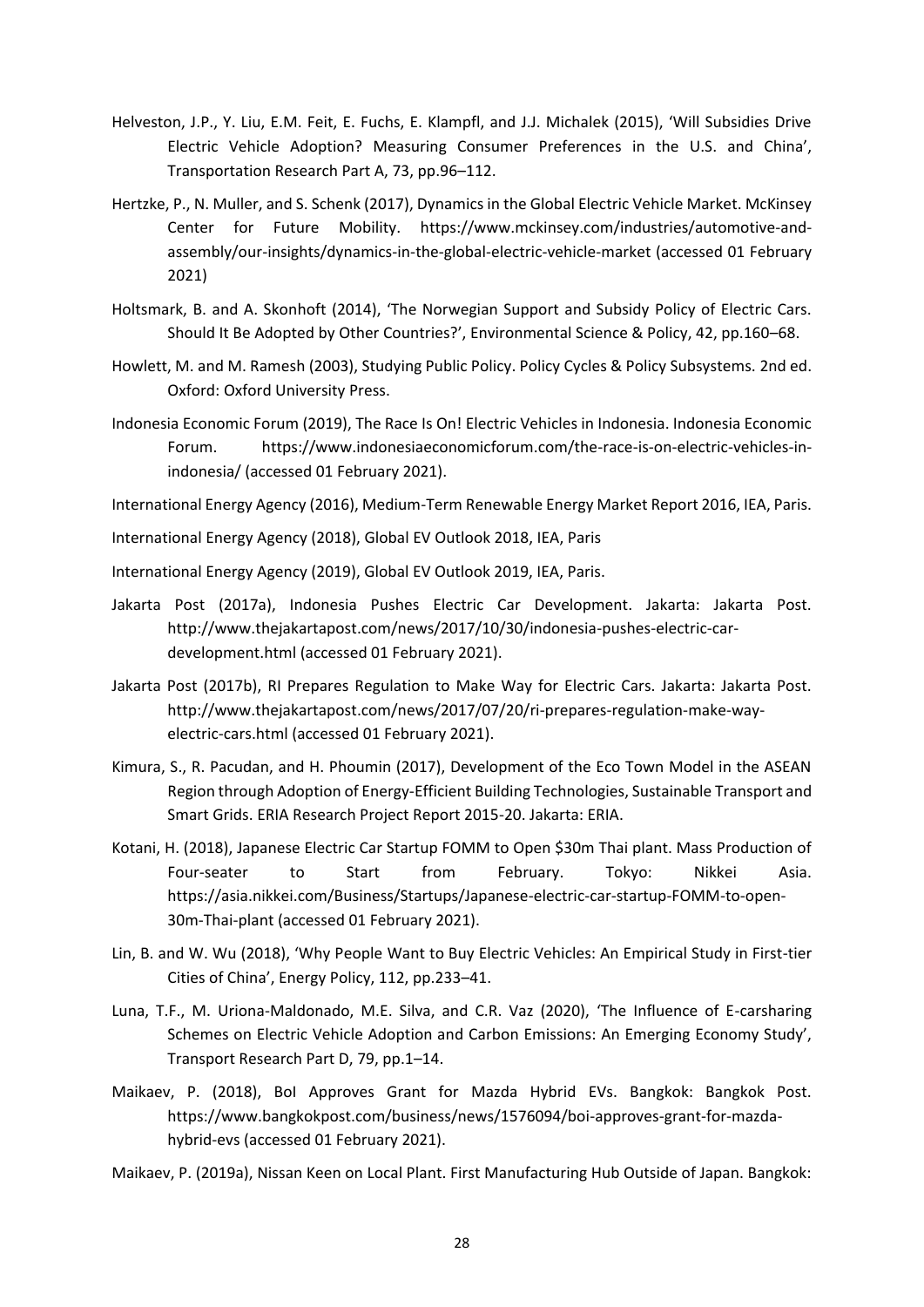Bangkok Post. [https://www.bangkokpost.com/auto/news/1612978/nissan-keen-on-local](https://www.bangkokpost.com/auto/news/1612978/nissan-keen-on-local-plant)[plant](https://www.bangkokpost.com/auto/news/1612978/nissan-keen-on-local-plant) (accessed 01 February 2021).

- Maikaev, P. (2019b), Mazda Applies for Incentives to Produce Full EVs. Bangkok: Bangkok Post. [https://www.bangkokpost.com/auto/news/1611954/mazda-applies-for-incentives-to](https://www.bangkokpost.com/auto/news/1611954/mazda-applies-for-incentives-to-produce-full-evs)[produce-full-evs](https://www.bangkokpost.com/auto/news/1611954/mazda-applies-for-incentives-to-produce-full-evs) (accessed 01 February 2021).
- Maikaev, P. (2019c), Mercedes-Benz Ready to Rev Up EV Assembly. Local Sales of Battery Vehicles Planned. **Bangkok:** Bangkok: Bangkok Post. [https://www.bangkokpost.com/business/news/1625538/mercedes-benz-ready-to-rev-up](https://www.bangkokpost.com/business/news/1625538/mercedes-benz-ready-to-rev-up-ev-assembly)[ev-assembly](https://www.bangkokpost.com/business/news/1625538/mercedes-benz-ready-to-rev-up-ev-assembly) (accessed 01 February 2021).
- Ministry of International Trade and Industry, Malaysia (MITI) (2014), National Automotive Policy 2014. [http://www.maa.org.my/pdf/NAP\\_2014\\_policy.pdf](http://www.maa.org.my/pdf/NAP_2014_policy.pdf) (accessed 01 February 2021). Kuala Lumpur: MITI.
- MTIC (2014), Review to Formulate a Roadmap and Draft National Masterplan for a Sustainable Land Transportation System for Brunei Darussalam. Bandar Seri Begawan: MTIC.
- The Nation (2012), 'Country will be among world's Top-10 producers: TAIA chief', 13 June.
- Natsuda K. and J. Thoburn (2013). Industrial policy and the development of the automotive industry in Thailand, Journal of the Asia Pacific Economy, 18(3), pp. 413-437.
- NNA Business News (2018), Electric Scooters Sparking Interest in Vietnam's Two-wheeler Market. NNA. [https://www.nna.jp/english\\_contents/news/show/20181227\\_0001](https://www.nna.jp/english_contents/news/show/20181227_0001) (accessed 01 February 2021).
- Qiu, Y.-Q., P. Zhou, and H.C. Sun (2019), 'Assessing the Effectiveness of City-level Electric Vehicle Policies in China', Energy Policy, 130, pp.22–31.
- Panthong, Kanittha (2012), Country will be among world's Top-10 producers: TAIA chief. The Nation. <https://www.nationthailand.com/auto/30184096> (accessed 01 February 2021).
- Reuters (2018), Vietnam's VinFast in Deal with PV Oil for Electric Car Charging Stations. Reuters. [https://www.reuters.com/article/vietnam-vinfast-autos/vietnams-vinfast-in-deal-with-pv](https://www.reuters.com/article/vietnam-vinfast-autos/vietnams-vinfast-in-deal-with-pv-oil-for-electric-car-charging-stations-idUSL3N1X53VO)[oil-for-electric-car-charging-stations-idUSL3N1X53VO](https://www.reuters.com/article/vietnam-vinfast-autos/vietnams-vinfast-in-deal-with-pv-oil-for-electric-car-charging-stations-idUSL3N1X53VO) (accessed 01 February 2021).
- Rivera, D. (2016), DOE Defends E-trike Program Cancellation. Philstar. [http://www.philstar.com/business/2016/12/04/1650112/doe-defends-e-trike-program](http://www.philstar.com/business/2016/12/04/1650112/doe-defends-e-trike-program-cancellation)[cancellation](http://www.philstar.com/business/2016/12/04/1650112/doe-defends-e-trike-program-cancellation) (accessed 01 February 2021).
- Saieed, Z. (2017), No Plans for Electric Vehicles in Malaysia, Says Perodua. The Star. [https://www.thestar.com.my/business/business-news/2017/10/25/no-plans-for-electric](https://www.thestar.com.my/business/business-news/2017/10/25/no-plans-for-electric-vehicles-in-malaysia-says-perodua/)[vehicles-in-malaysia-says-perodua/](https://www.thestar.com.my/business/business-news/2017/10/25/no-plans-for-electric-vehicles-in-malaysia-says-perodua/) (accessed 01 February 2021).
- Sierzchula, W., S. Bakker, K. Maat, and B. van Wee (2014), 'The Influence of Financial Incentives and Other Socio-economic Factors on Electric Vehicle Adoption', Energy Policy, 68, pp.183–94.
- Soeriaatmadja, W. (2019), Indonesia to Decide on Electric Car Policy with Hyundai Keen to Invest in a Plant in the Country. Straits Times. [https://www.straitstimes.com/asia/se-asia/indonesia-to](https://www.straitstimes.com/asia/se-asia/indonesia-to-decide-on-electric-car-policy-with-hyundai-keen-to-invest-in-a-plant-in)[decide-on-electric-car-policy-with-hyundai-keen-to-invest-in-a-plant-in](https://www.straitstimes.com/asia/se-asia/indonesia-to-decide-on-electric-car-policy-with-hyundai-keen-to-invest-in-a-plant-in) (accessed 01 February 2021).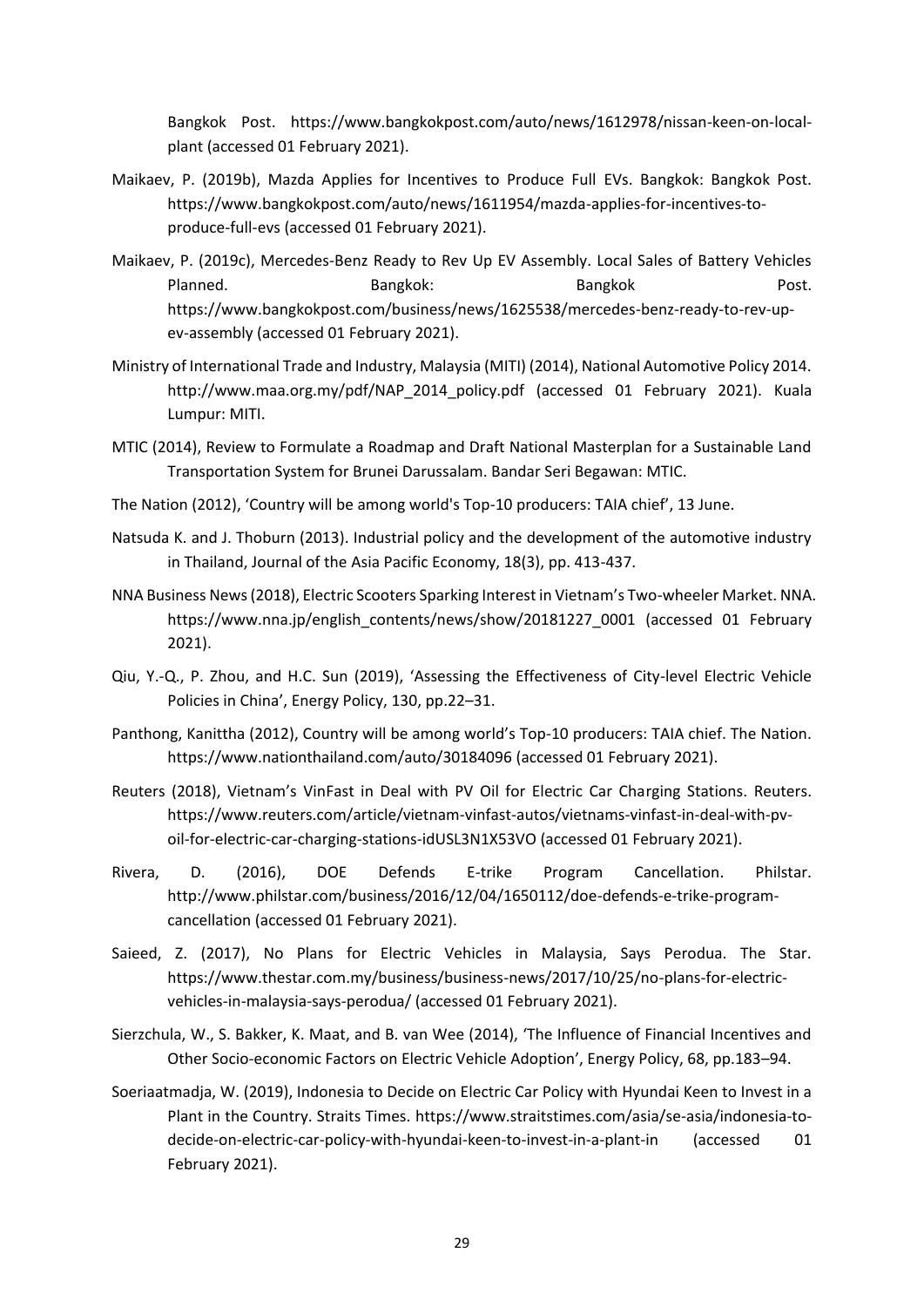- Tan, C. (2017), Electric Cars Given Small Kick Start with LTA Tax Revision. Straits Times. [http://www.straitstimes.com/singapore/transport/electric-cars-given-small-kick-start-with](http://www.straitstimes.com/singapore/transport/electric-cars-given-small-kick-start-with-lta-tax-revision)[lta-tax-revision](http://www.straitstimes.com/singapore/transport/electric-cars-given-small-kick-start-with-lta-tax-revision) (accessed 01 February 2021).
- Tempo (2017), Govt Prepares Incentives for Electric Cars, Kalla Says. Tempo. [https://en.tempo.co/read/news/2017/08/11/055899152/Govt-Prepares-Incentives-for-](https://en.tempo.co/read/news/2017/08/11/055899152/Govt-Prepares-Incentives-for-Electric-Cars-Kalla-Says)[Electric-Cars-Kalla-Says](https://en.tempo.co/read/news/2017/08/11/055899152/Govt-Prepares-Incentives-for-Electric-Cars-Kalla-Says) (accessed 01 February 2021).
- The Korea Economic Daily (2017), Korea's MBI to Establish EV Plant in Vietnam. The Korea Economic Daily. [http://english.hankyung.com/news/2017/09/22/0836401/koreas-mbi-to-establish-ev](http://english.hankyung.com/news/2017/09/22/0836401/koreas-mbi-to-establish-ev-plant-in-vietnam)[plant-in-vietnam](http://english.hankyung.com/news/2017/09/22/0836401/koreas-mbi-to-establish-ev-plant-in-vietnam) (accessed 01 February 2021).
- The Sun Daily (2016), Malaysia sets target of 100,000 EVs by 2020. The Sun Daily. <https://www.thesundaily.my/archive/2015711-XTARCH403883> (accessed 01 February 2021).
- Un-Noor, F., S. Padmanaban, L. Mihet-Popa, M.N. Mollah, and E. Hossain (2017), 'A Comprehensive Study of Key Electric Vehicle (EV) Components, Technologies, Challenges, Impacts, and Future Direction of Development', Energies, 10(8). <https://www.mdpi.com/1996-1073/10/8/1217> (accessed 01 February 2021).
- Vietnam Economic News (22.11.2017), First EV quick charging station put into use in Vietnam. Vietnam Economic News. [https://ven.vn/first-ev-quick-charging-station-put-into-use-in-vietnam-](https://ven.vn/first-ev-quick-charging-station-put-into-use-in-vietnam-29741.html)[29741.html](https://ven.vn/first-ev-quick-charging-station-put-into-use-in-vietnam-29741.html) (accessed 01 April 2021).
- Vietnamnet (15.01.2019), Firms Show Interest in Vietnamese E-scooter Market. Vietnamnet. [https://english.vietnamnet.vn/fms/business/216069/firms-show-interest-in-vietnamese-e](https://english.vietnamnet.vn/fms/business/216069/firms-show-interest-in-vietnamese-e-scooter-market.html)[scooter-market.html](https://english.vietnamnet.vn/fms/business/216069/firms-show-interest-in-vietnamese-e-scooter-market.html) (accessed 01 February 2021).
- Vietnam Plus (2020), Son Ha Group Inaugurates EVgo Electric Vehicle Production Plant in Bac Ninh. Vietnam Plus. [https://en.vietnamplus.vn/son-ha-group-inaugurates-evgo-electric-vehicle](https://en.vietnamplus.vn/son-ha-group-inaugurates-evgo-electric-vehicle-production-plant-in-bac-ninh/188035.vnp)[production-plant-in-bac-ninh/188035.vnp](https://en.vietnamplus.vn/son-ha-group-inaugurates-evgo-electric-vehicle-production-plant-in-bac-ninh/188035.vnp) (accessed 01 February 2021).
- Vu, K. (2020), Vietnam's VinFast to Launch First Electric Car in 2021. Reuters. <https://www.reuters.com/article/vietnam-vinfast-idUSL4N2DA2AZ> (accessed 01 February 2021).
- Wan, Z., D. Sperling, and Y. Wang (2015), 'China's Electric Car Frustrations', Transportation Research Part D, 34, pp.116–21.
- Wang, H. and C. Kimble (2011), 'Leapfrogging to Electric Vehicles: Patterns and Scenarios for China's Automobile Industry', International Journal of Automotive Technology and Management, 11(4), pp.312–25.
- Wang, M. (2001), Well-to-Wheel Energy Use and Greenhouse Gas Emissions of Advanced Fuel/Vehicle Wystems – North American Analysis. Argonne National Lab.
- Wang, N., H. Pan, and W. Zheng (2017), 'Assessment of the Incentives on Electric Vehicle Promotion in China', Transportation Research Part A, 101, pp.177–89.
- Woo, J.R., H. Choi, and J. Ahn (2017), 'Well-to-Wheel Analysis of Greenhouse Gas Emissions for Electric Vehicles Based on Electricity Generation Mix: A Global Perspective', Transportation Research Part D, 51, pp.340–50.